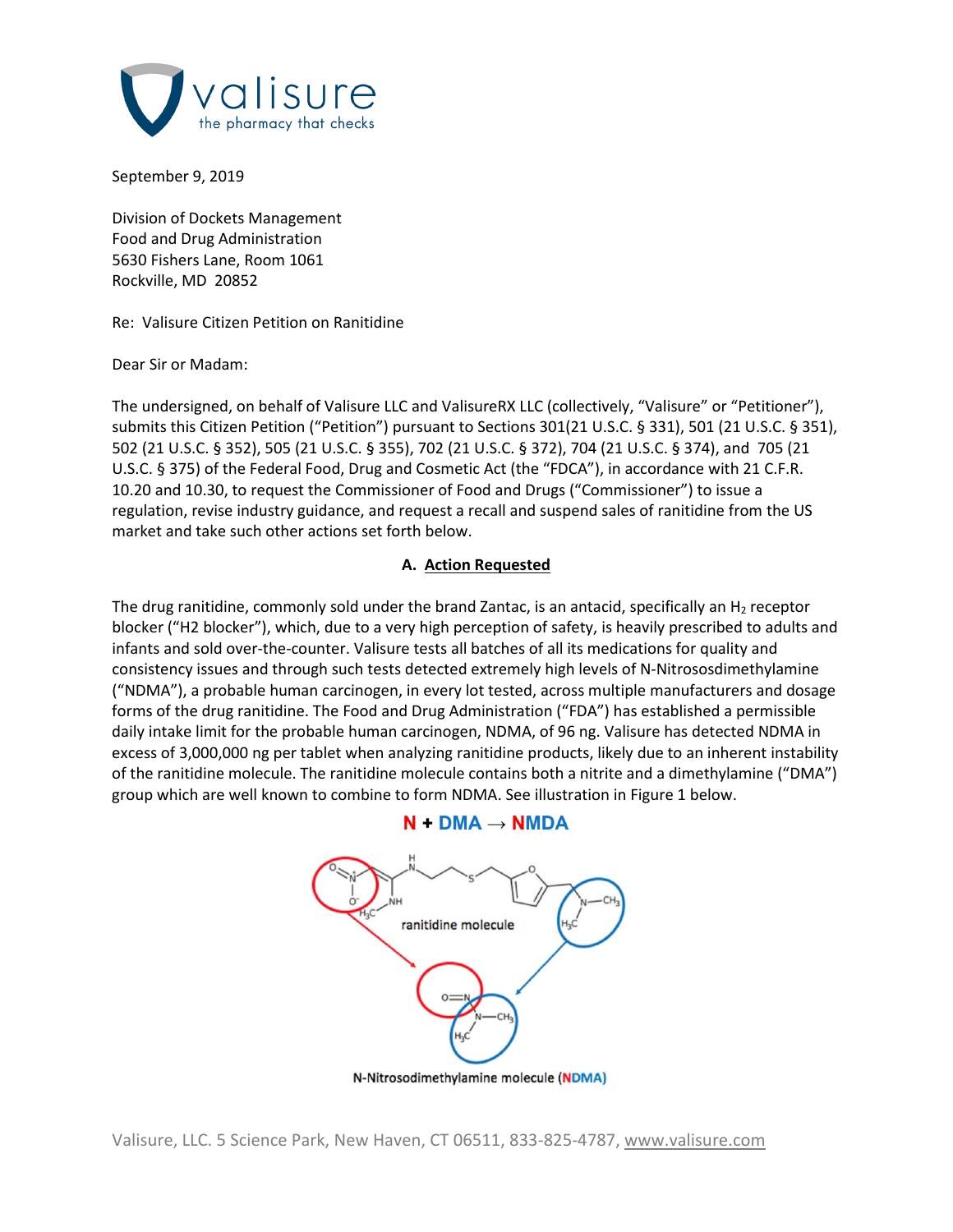

## **Figure 1**. **The disposition of ranitidine to form NDMA.**

The ranitidine molecular structure contains both the nitrite group (circled in red) and dimethylamine (circled in blue) reactive groups that produce NDMA, a probable human carcinogen.

Valisure's tests suggest ranitidine can react with itself in standard analysis conditions (e.g. GC/MS oven temperature of 130 °C) at high efficiency to produce NDMA at levels well in excess of the permissible daily intake limit for this probable carcinogen. However, this level is not high enough for acute toxicity. Accordingly, the ability to produce NDMA at excessive levels has not been detected through the FDA's standard adverse event reporting mechanism. Combined with other data from Valisure and the scientific works of Stanford University and others, the evidence presented shows this instability and the resulting NDMA occurs in the conditions representative of those in the human body and builds a compelling case for ranitidine being a likely human carcinogen.

This Petition requests that the Commissioner take the following actions:

- 1) request a recall and suspend sale of all lots of all products containing ranitidine. Given the drug's propensity to form the probable carcinogen NDMA, the drug is misbranded under Section 502 of the FDCA (21 U.S.C. § 352);
- 2) conduct examinations and investigation under Section 702 (a) of the FDCA (21 U.S.C. § 372(a)) regarding these products, their manufacturing processes, and the manufacturer submissions made for FDA approval under 704 (a) of the FDCA (21 U.S.C. § 374(a));
- 3) provide information to the public regarding these products under Section 705(b) of the FDCA (21 U.S.C. § 375(b));
- 4) in addition to the instructions for disposal and/or return in the recall notices, issue additional guidance to the public for the safe disposal of ranitidine, given the recognized potential that the drug may degrade to form the probable carcinogen NDMA in municipal wastewater treatment plants and impact the public water supply; and
- 5) promulgate regulations requiring robust independent chemical testing and verification of pharmaceuticals and, while these regulations are pending, issue guidance requesting such testing and verification.

## Background on Petitioner

Valisure is an online pharmacy currently licensed in 38 states and an analytical laboratory that is ISO 17025 accredited by the International Organization for Standardization ("ISO"). Valisure is registered with the Drug Enforcement Administration (Pharmacy: FV7431137, Laboratory: RV0484814) and the FDA (FEI #: 3012063246). Valisure's mission is to help ensure the safety, quality and consistency of medications and supplements in the market. In response to rising concerns about counterfeit medications, generics, and overseas manufacturing, Valisure developed proprietary analytical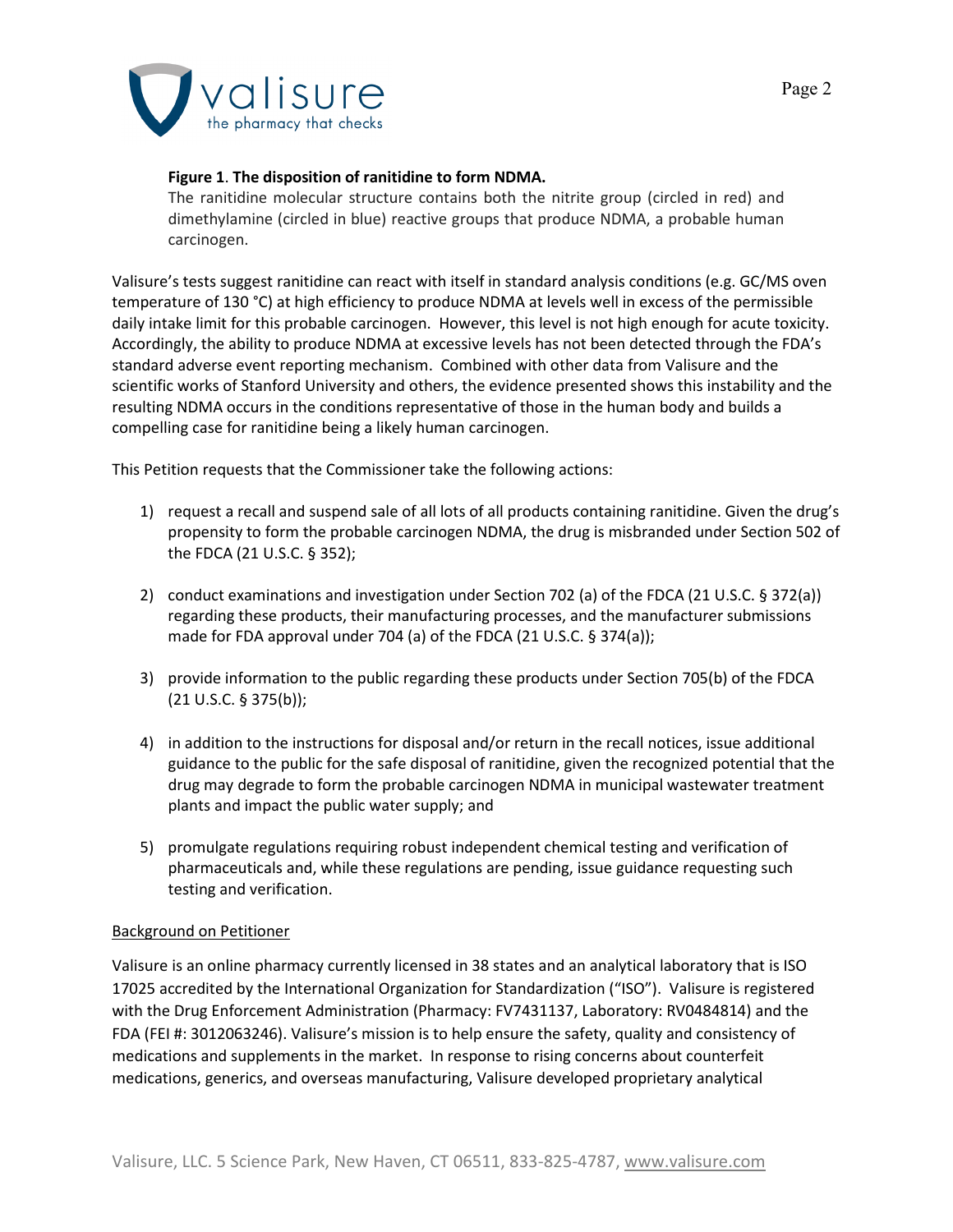

technologies that it uses in addition to FDA standard assays to test every batch of every medication it dispenses.

In an August 7, 2018, inspection of Valisure's facilities by the FDA, it was determined that since Valisure's unique testing facility is not a part of the pharmaceutical manufacturing system and does not perform release testing, stability testing or any related services for pharmaceutical manufacturers, Valisure did not require FDA registration. However, Valisure has elected to maintain voluntary registration status with the FDA. Valisure also received guidance from the FDA that since it operates outside of the manufacturing industry using the appropriate ISO guidelines as opposed to GMPs, any product failures or concerns that Valisure identifies should be reported back to the pharmaceutical industry. Valisure has complied with this guidance and regularly provides reports to applicable parties in the pharmaceutical industry.

Valisure discovered the link between ranitidine and NDMA formation during its routine analysis of drug products in its pharmacy. Due to this discovery, Valisure's pharmacy will no longer sell any of the ranitidine products it has acquired, nor does it expect to be able to obtain a refund for these products in light of the fact that ranitidine's carcinogenicity has not been fully vetted by the FDA.

As discussed below, given the substantial risk to public safety and the high concern of medical practitioners, Valisure seeks to utilize this Citizen Petition to bring these concerns directly to the attention of the Commissioner and the FDA, and request that they take expeditious action.

# **B. Statement of Grounds**

The World Health Organization ("WHO") and the International Agency for Research on Cancer ("IARC") have classified NDMA as a Group 2A compound thereby defining it as "probably carcinogenic to humans."<sup>[1](#page-2-0)</sup> The FDA currently recognizes the danger of such compounds and, as a result, has set strict daily acceptable intake limits on NDMA in pharmaceuticals of 96 nanograms. [2](#page-2-1) There have been a multitude of manufacturer recalls of angiotensin receptor blocker ("ARB") medications, such as valsartan and losartan, due to the detection of NDMA in excess of these limits.<sup>[3](#page-2-2)</sup>

Valisure's analysis using an FDA-recommended protocol for the detection of NDMA reveals the ability of the ranitidine molecule to form NDMA at high efficiency. The FDA protocol uses conditions that are benign for nearly all other molecules discussed in this petition, however, it is suspected that the modest

<span id="page-2-0"></span><sup>1</sup> IARC Monographs on the Identification of Carcinogenic Hazards to Humans (1987). *International Agency for Research on Cancer and World Health Organization*. Vol. 17, Supp. 7 [\(https://monographs.iarc.fr/list-of](https://monographs.iarc.fr/list-of-classifications-volumes/)[classifications-volumes/\)](https://monographs.iarc.fr/list-of-classifications-volumes/) and Preamble to IARC Monographs on the Identification of Carcinogenic Hazards to Humans.(2019). *World Health Organization*. ( [https://monographs.iarc.fr/wp-content/uploads/2019/01/Preamble-](https://monographs.iarc.fr/wp-content/uploads/2019/01/Preamble-2019.pdf)[2019.pdf\)](https://monographs.iarc.fr/wp-content/uploads/2019/01/Preamble-2019.pdf)

<span id="page-2-1"></span><sup>2</sup> FDA updates table of interim limits for nitrosamine impurities in ARBs (February 28, 2019). *US Food and Drug Administration*. [\(https://www.fda.gov/drugs/drug-safety-and-availability/fda-updates-and-press-announcements](https://www.fda.gov/drugs/drug-safety-and-availability/fda-updates-and-press-announcements-angiotensin-ii-receptor-blocker-arb-recalls-valsartan-losartan)[angiotensin-ii-receptor-blocker-arb-recalls-valsartan-losartan\)](https://www.fda.gov/drugs/drug-safety-and-availability/fda-updates-and-press-announcements-angiotensin-ii-receptor-blocker-arb-recalls-valsartan-losartan)

<span id="page-2-2"></span><sup>&</sup>lt;sup>3</sup> Search List of Recalled Angiotensin II Receptor Blockers (ARBs) Including Valsartan, Losartan and Irbesartan. (current as of 06/28/2019). *US Food and Drug Administration*. [\(https://www.fda.gov/drugs/drug-safety-and](https://www.fda.gov/drugs/drug-safety-and-availability/search-list-recalled-angiotensin-ii-receptor-blockers-arbs-including-valsartan-losartan-and)[availability/search-list-recalled-angiotensin-ii-receptor-blockers-arbs-including-valsartan-losartan-and\)](https://www.fda.gov/drugs/drug-safety-and-availability/search-list-recalled-angiotensin-ii-receptor-blockers-arbs-including-valsartan-losartan-and)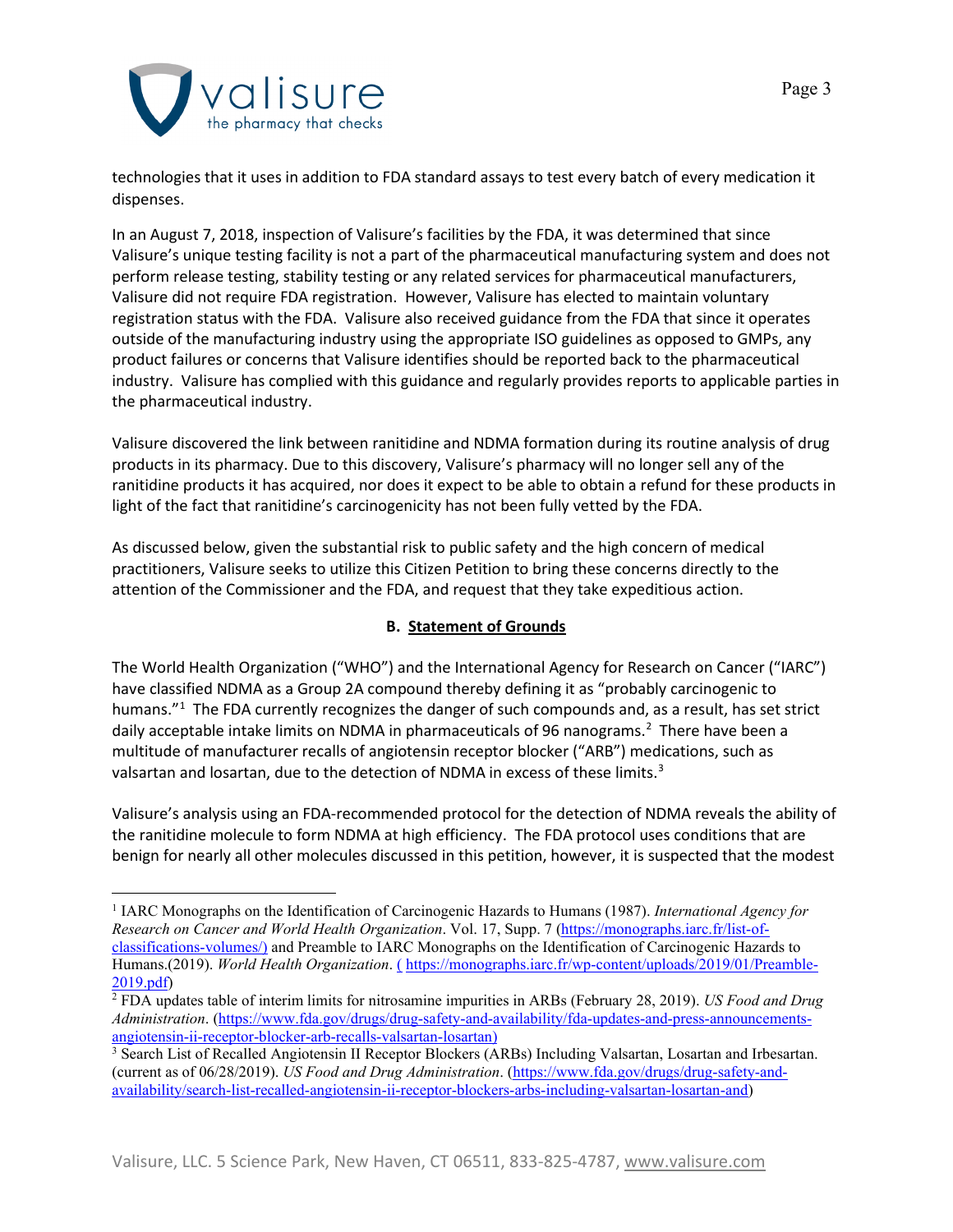

heating in the GC/MS of 130 °C oven incubation for 15 minutes results in this highly efficient conversion of ranitidine to NDMA. Therefore, other conditions that are designed to reflect those in the human body were also tested by Valisure and other academic groups, including Stanford University which ran a clinical study in healthy adult volunteers. These tests also reveal high NDMA levels well in excess of the FDA's current daily acceptable intake limit.

Valisure investigated further mechanisms relevant to the conditions in the human body and identified a broadly expressed enzyme, DDAH-1, which is known to cleave DMA from its substrate and release it, presenting a known risk of NDMA formation.<sup>[4](#page-3-0)</sup> Valisure's computational modelling suggest this enzyme may also act on the ranitidine molecule to produce DMA. This would provide a straightforward mechanism for NDMA formation from ranitidine throughout the human body.

Furthermore, an epidemiological study has implicated ranitidine's drug class as being correlated to cancer.

Given that all drugs approved by the FDA undergo significant safety testing, Valisure also investigated the information available to it concerning ranitidine safety studies. In Valisure's opinion, these studies are insufficient to rule out potentially carcinogenic properties and, in fact, reveal weaknesses in testing methodology that likely enabled this specific issue to avoid detection.

In consideration of the above, a copy of this Petition is also being submitted to the WHO and IARC as a nomination for ranitidine to be included in the IARC Monographs on the Evaluation of Carcinogenic Risks to Humans and classified as a human carcinogen. Expeditious response from the FDA could accelerate action from such international agencies and effect global recalls for the benefit of human health worldwide.

Petitioner urges the Commissioner and the FDA to expeditiously request recalls of all ranitidine products to protect the American public from further exposure to the potentially carcinogenic properties of ranitidine, which is not labeled for such risk and in light of such risk, would not likely be acceptable for most, if not all, its intended treatments, and to take other such actions outlined in this Petition as deemed appropriate.

## Instability of the Ranitidine Molecule and Formation of NDMA

Since at least 2002, the formation of NDMA by the reaction of DMA and a nitroso source (such as nitrite) has been well characterized in the scientific literature and identified as a concern for contamination of the American water supply.<sup>[5](#page-3-1)</sup> In 2003, it was further proposed that elevated levels of NDMA in drinking

<span id="page-3-0"></span><sup>&</sup>lt;sup>4</sup> See Ogawa, T., Kimoto, M., and Sasaoka, K. (1989). Purification and properties of a new enzyme, N<sup>G</sup>, N<sup>G</sup>dimethylarginine dimethylaminohydrolase, from rat kidney. *The Journal of Biological Chemistry*. Vol 264, No. 17 p. 10205-10209 [\(http://www.jbc.org/content/264/17/10205.full.pdf\)](http://www.jbc.org/content/264/17/10205.full.pdf).

<span id="page-3-1"></span><sup>&</sup>lt;sup>5</sup> Mitch, W.A. and Sedlak, D.L. (2002). Formation of N-Nitrosodimethylamine (NDMA) from Dimethylamine during Chlorination. *Environmental Science & Technology*. Vol. 36 (4), p. 588-595 [\(https://pubs.acs.org/doi/10.1021/es010684q\)](https://pubs.acs.org/doi/10.1021/es010684q).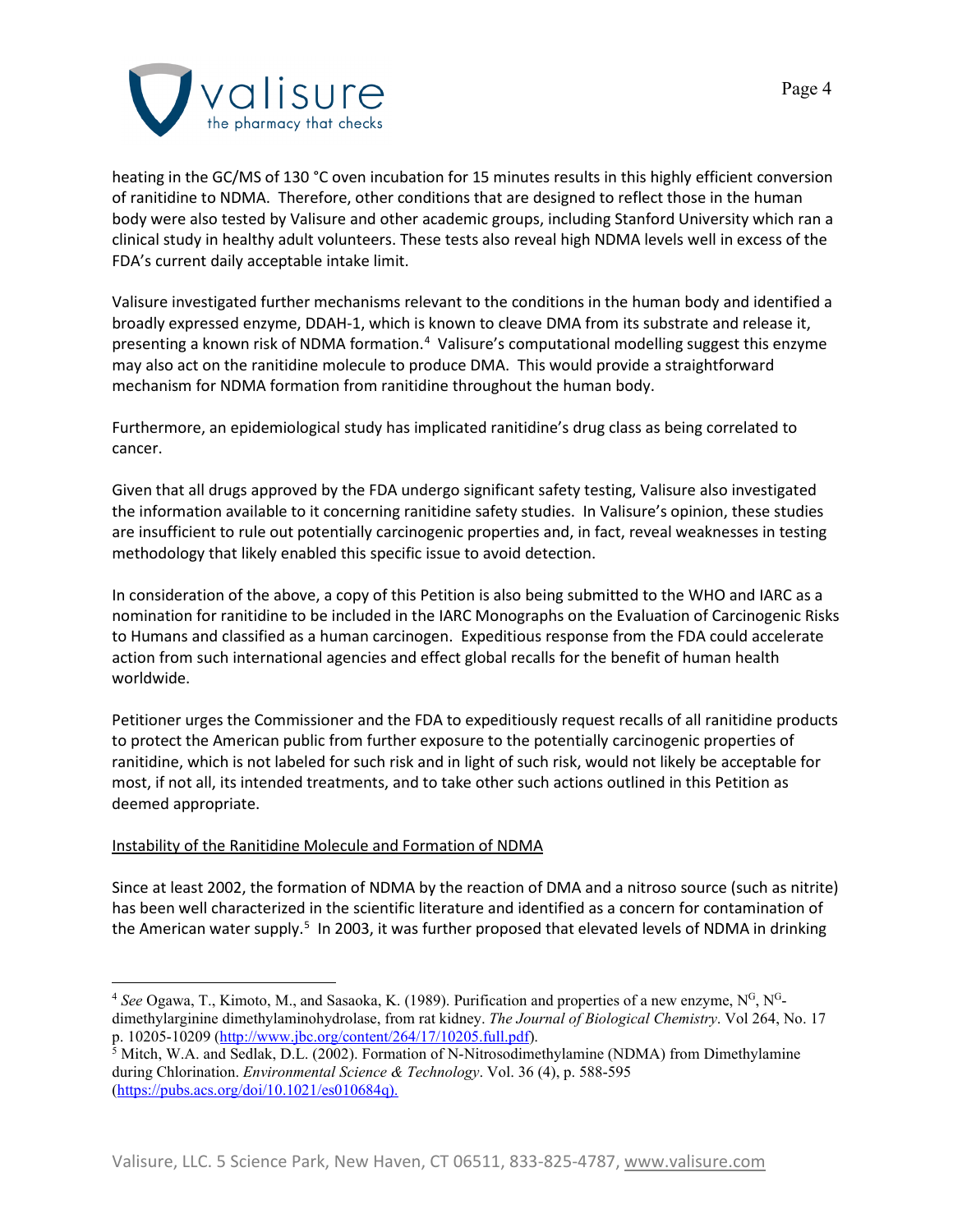

water produced by American wastewater treatment plants may be associated with the drug ranitidine.<sup>[6](#page-4-0)</sup> As the high instability of the ranitidine molecule was further elucidated, scientific studies were conducted specifically investigating ranitidine as a source of NDMA in drinking water and specific mechanisms for the breakdown of ranitidine were proposed, as shown in Figure 2 below.<sup>[7](#page-4-1)</sup>



# Ranitidine + Monochloramine

#### **Figure 2. A proposed mechanism for the decomposition of ranitidine to NDMA.**

Multiple scientific groups have described the breakdown of rantidine to form NDMA during wastewater treatment. This proposed mechanism is supported by experimentation and shows reaction with a chloride complex that nitrosates the ranitidine dimethylamine (from La Roux et al, 2012).

These studies underscore the instability of the DMA group on the ranitidine molecule and its ability to form NDMA in the environment of water treatment plants which supply many American cities with water.

However, these studies did not fully appreciate the full extent of NDMA formation risk from ranitidine; specifically, the added danger of this drug having not only a labile DMA group but also a readily available nitroso source in its nitrite group on the opposite terminus of the molecule. Valisure's testing reveals NDMA levels so high that the nitroso for NDMA likely comes from no other source than the ranitidine molecule itself. See statement by the experienced medicinal chemist, Wolfgang Hinz, attached to this petition as Attachment A.

<span id="page-4-0"></span><sup>6</sup> Mitch, W.A., Sharp, J.O., Trussell, R.R., Valentine, R.L., Alvarez-Cohen, L. and Sedlak, D.L. (2003). N-Nitrosodimethylamine (NDMA) as a Drinking Water Contaminant: A Review. *Environmental Engineering Science.*  Vol. 20, p. 5 [\(https://superfund.berkeley.edu/pdf/231.pdf\)](https://superfund.berkeley.edu/pdf/231.pdf).

<span id="page-4-1"></span><sup>7</sup> Le Roux, J., Gallard, H., Croue, J., Papot, S., Deborde, M. (2012). NDMA Formation by Chloramination of Ranitidine: Kinetics and Mechanism. *Environ. Sci. Technol.* Vol. 46, p. 20 [\(https://pubs.acs.org/doi/10.1021/es3023094\)](https://pubs.acs.org/doi/10.1021/es3023094).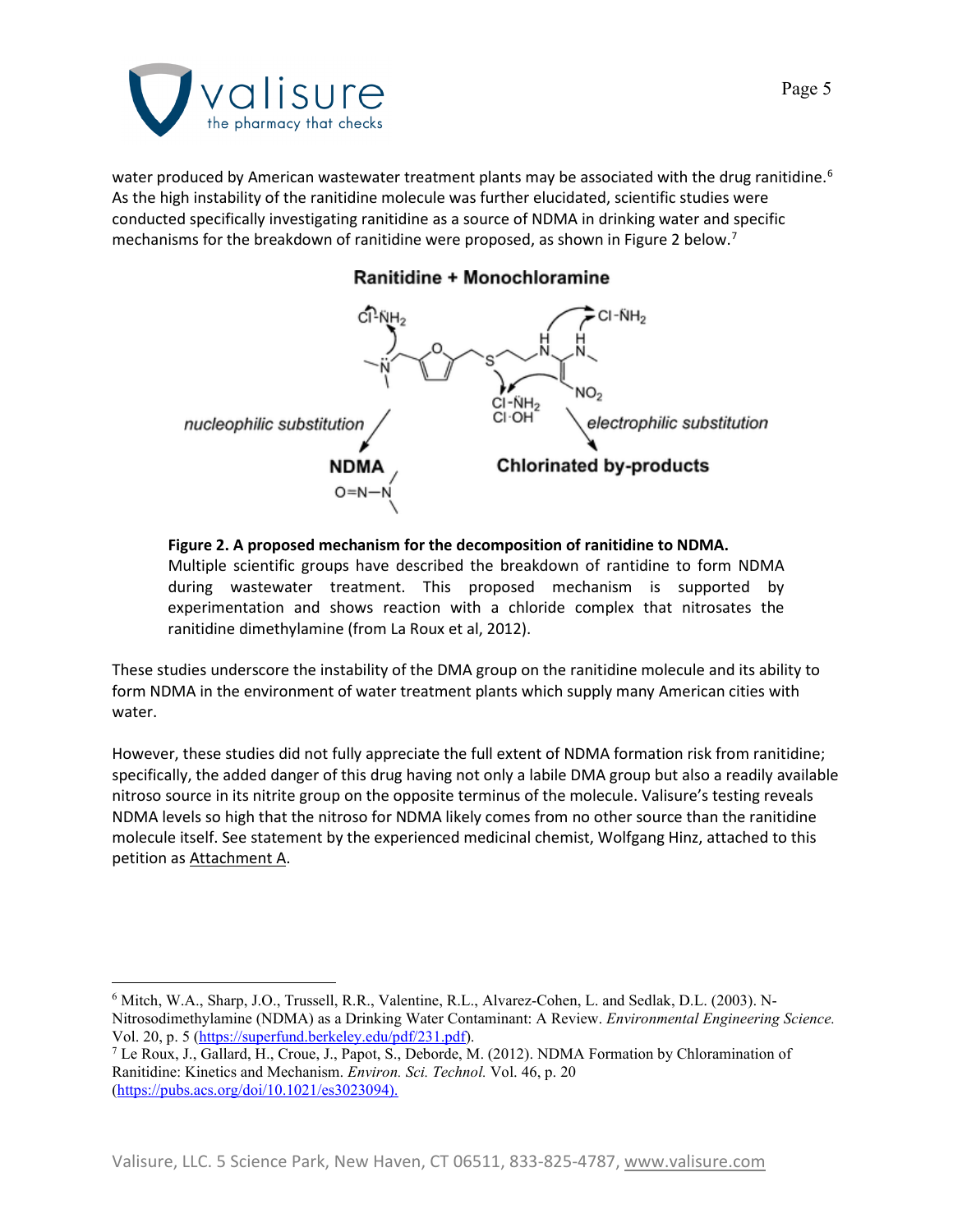

## Valisure has Detected Excessive Levels of NDMA in All Ranitidine Products Tested

As set forth in the summary table below, Petitioner has detected extremely high levels of NDMA in all lots tested, across multiple manufacturers of ranitidine products and in ranitidine reference standard. Petitioner's pharmacy acquired these medications from the manufacturers reasonably available to it through its distributors and local pharmacy chains. Valisure's ISO 17025 accredited laboratory used FDA recommended GC/MS headspace analysis method FY19-005-DPA<sup>[8](#page-5-0)</sup> for the determination of NDMA levels. As per the FDA protocol, this method was validated to a lower limit of detection of 25 ng.

## **Table 1. Ranitidine samples tested for NDMA.**

All ranitidine samples tested by Valisure's laboratory formed very high levels of NDMA. Attachment B contains detailed data from each test.

| 150 mg Tablets or equivalent | Lot#       | <b>NDMA</b> per tablet<br>(ng) | <b>Attachment B</b><br>Data Reference # |
|------------------------------|------------|--------------------------------|-----------------------------------------|
| Reference Powder*            | 125619     | 2,472,531                      |                                         |
| Zantac, Brand OTC            | 18M498M    | 2,511,469                      |                                         |
| Zantac (mint), Brand OTC     | 18H546     | 2,834,798                      | 3                                       |
| Wal-Zan, Walgreens           | 79L800819A | 2,444,046                      | 4                                       |
| Wal-Zan (mint), Walgreens    | 8ME2640    | 2,635,006                      | 5.                                      |
| Ranitidine, CVS              | 9BE2773    | 2,520,311                      | 6                                       |
| Zantac (mint), CVS           | 9AE2864    | 3,267,968                      |                                         |
| Ranitidine, Equate           | 9BE2772    | 2,479,872                      | 8                                       |
| Ranitidine (mint), Equate    | 8ME2642    | 2,805,259                      | 9                                       |
| Ranitidine, Strides          | 77024060A  | 2,951,649                      | 10                                      |

\* Estimated NDMA scaled to equivalent of 150 mg.

## Instability of the Ranitidine Molecule in Human Conditions

Valisure's testing of all its drug products for NDMA and other probable carcinogens originally revealed the extremely high levels of NDMA from ranitidine. The extreme nature of the results prompted Petitioner to undergo further scientific investigation to determine the origin of the NDMA. Suspecting that the modest oven heating parameter of 130 °C in the FDA recommended GC/MS protocol contributed to the high results, Valisure developed a low temperature GC/MS method that could still detect NDMA but would only subject samples to 37 °C, the average temperature of the human body. This method was validated to a lower limit of detection of 100 ng and used for a variety of biologically relevant conditions of the human body discussed below.

Using this method, Valisure tested ranitidine tablets by themselves and in conditions simulating the human stomach. Industry standard "Simulated Gastric Fluid" ("SGF" 50 mM potassium chloride, 85 mM hydrochloric acid adjusted to pH 1.2 with 1.25 g pepsin per liter) and "Simulated Intestinal Fluid" ("SIF" 50 mM potassium chloride, 50 mM potassium phosphate monobasic adjusted to pH 6.8 with hydrochloric acid and sodium hydroxide) was used alone and in combination with various

<span id="page-5-0"></span><sup>8</sup> US Food and Drug Administration. (updated 01/25/2019). Combined N-Nitrosodimethlyamine (NDMA) and N-Nitrosodiethylamine (NDEA) Impurity Assay, *FY19-005-DPA-S* [\(https://www.fda.gov/media/117843/download\)](https://www.fda.gov/media/117843/download).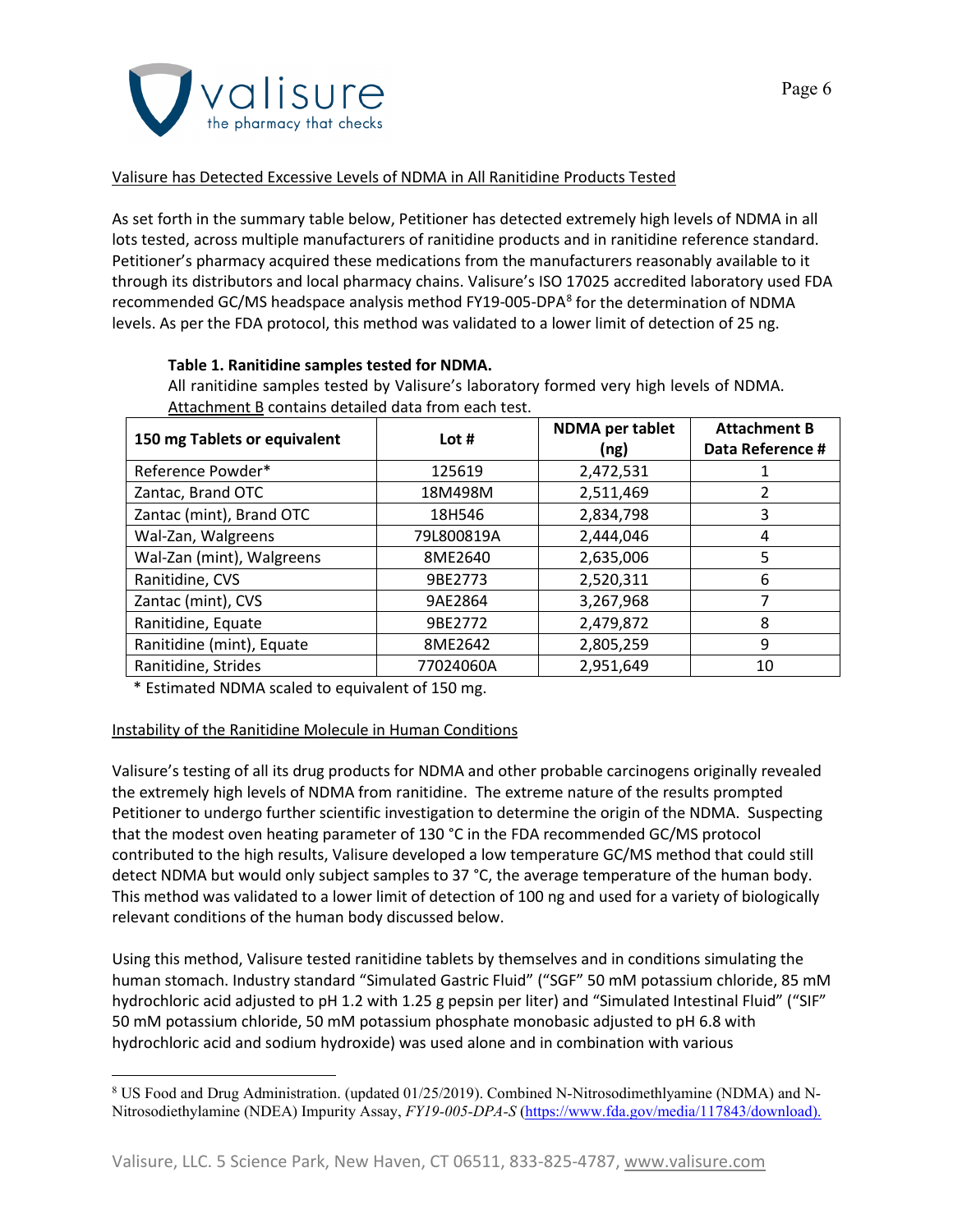

concentrations of nitrite, which is commonly ingested in foods like processed meats and is elevated in the stomach by antacid drugs. These more biologically relevant tests were done in 100mL reaction volumes with one 150 mg tablet of ranitidine for each test that was allowed to react for one hour. 1mL of solution from each experiment was analyzed using the low temperature GC/MS method.

The results of Valisure's tests on ranitidine tablets in biologically relevant conditions demonstrate significant NDMA formation under simulated gastric conditions with nitrite present (see Table 2).

## **Table 2. Biologically relevant tests for NDMA formation.**

Conditions tested in Valisure's laboratory produced high levels of NDMA from ranitidine. NDMA was detected in conditions of simulated gastric fluid with sodium nitrite, which is found in certain foods and produced by bacteria in the stomach.

| <b>Ranitidine Tablet Studies Lot#</b><br>77024060A | NDMA (ng/mL) | <b>NDMA</b> per<br>tablet (ng) | <b>Attachment B</b><br>Data Reference # |
|----------------------------------------------------|--------------|--------------------------------|-----------------------------------------|
| <b>Tablet without Solvent</b>                      | Not Detected | Not Detected                   | 11                                      |
| Tablet                                             | Not Detected | Not Detected                   | 12                                      |
| Simulated Gastric Fluid ("SGF")                    | Not Detected | Not Detected                   | 13                                      |
| Simulated Intestinal Fluid                         | Not Detected | Not Detected                   | 14                                      |
| SGF with 10 mM Sodium Nitrite                      | Not Detected | Not Detected                   | 15                                      |
| SGF with 25 mM Sodium Nitrite                      | 236          | 23,600                         | 16                                      |
| SGF with 50 mM Sodium Nitrite                      | 3,045        | 304,500                        | 17                                      |

Antacid drugs, like those outlined toward the end of this petition in Table 3, are known to increase stomach pH and thereby increase the growth of nitrate-reducing bacteria which further elevate levels of nitrite. This fact is well known and even present in the warning labels of antacids like Prevacid<sup>[9](#page-6-0)</sup> (lansoprazole) and was specifically studied with ranitidine in the original approval of the drug:[10](#page-6-1)

"Total gastric bacterial counts were increased at the end of the treatment [with ranitidine]. Three hours after the final dose, 9 of 11 subjects had an increase in the total count from a median of  $4.7 \times 10^{2}$  pre-treatment to 2.5 x 10<sup> $2$ </sup>; 8 of the 11 subjects had an increase in total count at 12 hours amounting to 1.1 x 10^7. The bacterial content was closely related to the pH."

One third of all the bacterial strains isolated from the gastric juice reduced nitrate to nitrite. The median total number of nitrate reducing organisms increased from 9 in the pre-treatment samples to 6 x 10^5 after 12 hours and 3 x 10^6 after 4 hours."

[\(https://www.accessdata.fda.gov/drugsatfda\\_docs/label/2012/020406s078-021428s025lbl.pdf\)](https://www.accessdata.fda.gov/drugsatfda_docs/label/2012/020406s078-021428s025lbl.pdf).

<span id="page-6-0"></span><sup>9</sup> Takeda Pharmaceuticals America, Inc. (Revised September 2012). PREVACID (lansoprazole) Delayed-Release Capsules. Highlights of Prescribing Information

<span id="page-6-1"></span> $10$  Frank, LLP provided Petitioner with hard copies of Glaxo and FDA documents concerning NDA 18-703 from the FDA that it obtained pursuant to the Freedom of Information Act, 5 U.S.C. § 552 *et seq*.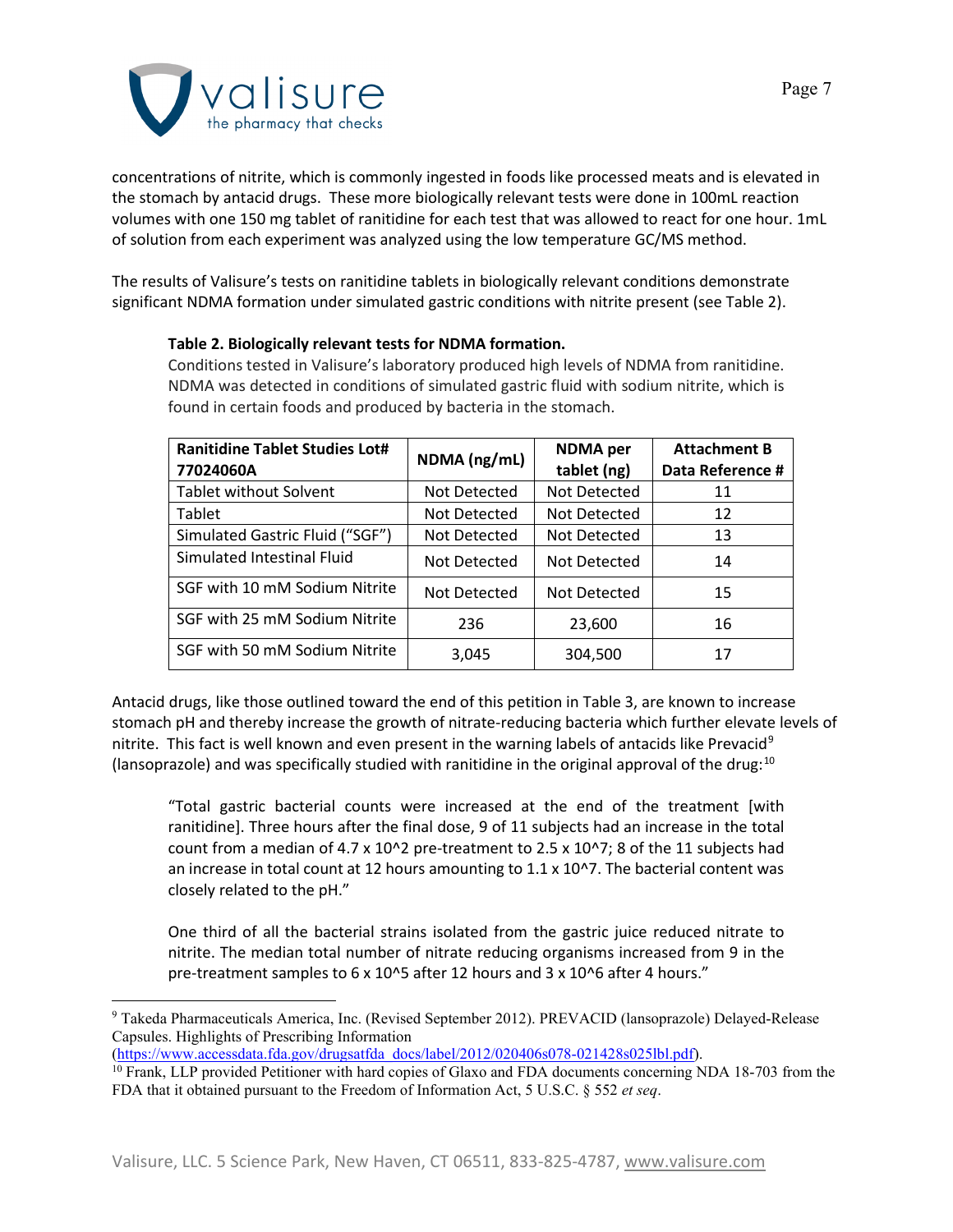

NDMA formation in the stomach has been a concern for many years and specifically ranitidine has been implicated as a cause of NDMA formation by multiple research groups including those at Stanford University. A detailed chemical reaction mechanism for the formation of NDMA from ranitidine in gastric conditions is proposed below from a Stanford University paper published in 2016:<sup>[11](#page-7-0)</sup>



#### **Figure 3. A Proposed mechanism for the formation of NDMA from ranitidine.**

This proposed reaction mechanism describes how ranitidine could generate NDMA in the chemical environment of the human stomach (Zeng and Mitch, 2016). Results from tests by Valisure and others support this mechanism.

In addition to the gastric fluid mechanisms investigated in the scientific literature, Valisure identified a possible enzymatic mechanism via dimethylarginine dimethylaminohydrolase ("DDAH") for the liberation of ranitidine's DMA group which can occur in other tissues and organs separate from the stomach. Liberated DMA could lead to the formation of NDMA when exposed to nitrite present on the ranitidine molecule, nitrite freely circulating in the body, $^{12}$  $^{12}$  $^{12}$  or other potential pathways particularly in weak acidic conditions<sup>[13](#page-7-2)</sup> such as that in the kidney or bladder. The original scientific paper detailing the discovery of the DDAH enzyme in 1989 specifically comments on the propensity of DMA to form NDMA: [14](#page-7-3)

"This report also provides a useful knowledge for an understanding of the endogenous source of dimethylamine as a precursor of a potent carcinogen, dimethylnitrosoamine [NDMA]."

<span id="page-7-0"></span><sup>&</sup>lt;sup>11</sup> Zeng, T. and Mitch, W.A. (2016). Oral intake of ranitidine increases urinary excretion of Nnitrosodimethylamine. Carcinogenesis. Vol. 37, p. 625-634 [\(https://www.ncbi.nlm.nih.gov/pubmed/26992900\)](https://www.ncbi.nlm.nih.gov/pubmed/26992900).

<span id="page-7-1"></span><sup>12</sup> Rassaf, T., Ferdinandy, P., and Schulz, R. (2013). Nitrite in organ protection. *British Journal of Pharmacology*. Vol. 171, 1, p. 1-11 [\(https://bpspubs.onlinelibrary.wiley.com/doi/full/10.1111/bph.12291\)](https://bpspubs.onlinelibrary.wiley.com/doi/full/10.1111/bph.12291). <sup>13</sup> Showing metabocard for Dimethylamine. ID HMDB0000087. *The Human Metabolome Database*.

<span id="page-7-2"></span>[<sup>\(</sup>http://www.hmdb.ca/metabolites/HMDB0000087\)](http://www.hmdb.ca/metabolites/HMDB0000087)

<span id="page-7-3"></span> $^{14}$  Ogawa, T., Kimoto, M., and Sasaoka, K. (1989). Purification and properties of a new enzyme, N<sup>G</sup>, N<sup>G</sup>dimethylarginine dimethylaminohydrolase, from rat kidney. *The Journal of Biological Chemistry*. Vol. 264, No. 17 p. 10205-10209 [\(http://www.jbc.org/content/264/17/10205.full.pdf\)](http://www.jbc.org/content/264/17/10205.full.pdf).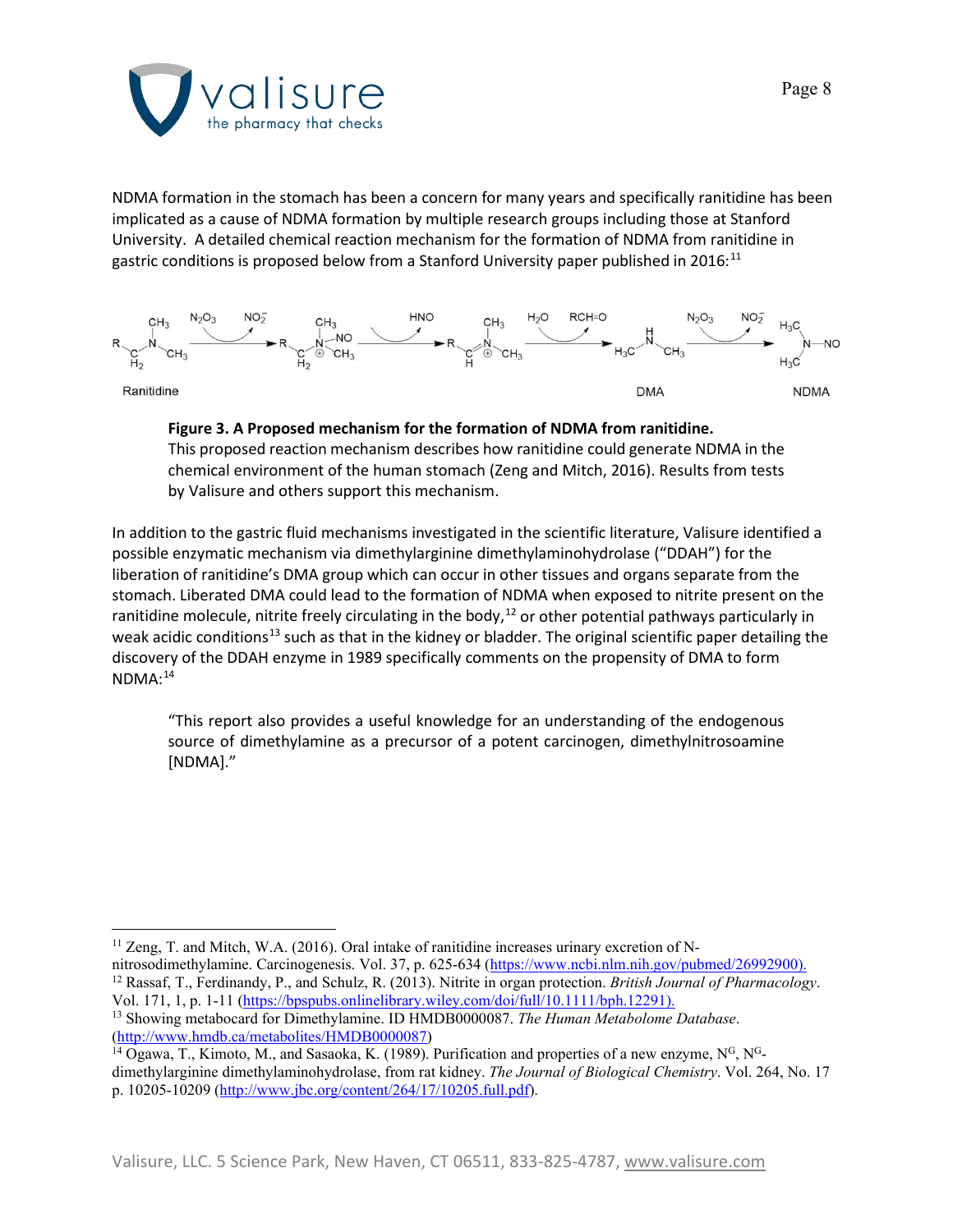

The possibility that DMA could be liberated from ranitidine enzymatically is supported by computational modeling<sup>[15](#page-8-0)</sup> using the chemical structure of DDAH-1.<sup>16</sup> Two isoforms of the DDAH gene exist, DDAH-1 and DDAH-2. Valisure was able to acquire a chemical structure only for DDAH-1 and therefore focused efforts on the DDAH-1 isoform. Results from computational modeling of DDAH-1 with ranitidine support binding of ranitidine within the catalytic active site of DDAH-1 in a similar fashion to that of its natural substrate asymmetric dimethylarginine (ADMA), see Figure 4 below.



**Figure 4**. **Computation modelling of ranitidine binding to DDAH-1 enzyme by Valisure.** A) Molecular modelling predicts reasonable placement of the ranitidine molecule (shown in green) in the active site of DDAH-1 enzyme (shown as a cross-section in grey) when compared to asymmetric dimethylarginine (ADMA, shown in blue), the natural substrate of DDAH-1. B) The predicted affinity of ranitidine is similar to that of ADMA using the same modelling parameters

These results suggest that the enzyme DDAH-1 may increase formation of NDMA in the human body when ranitidine is present; therefore, the expression of the DDAH-1 gene is useful for identifying organs

<span id="page-8-0"></span><sup>&</sup>lt;sup>15</sup> Trott, O., Olson, A.J. (2010). AutoDock Vina: improving the speed and accuracy of docking with a new scoring function, efficient optimization and multithreading. *Journal of Computational Chemistry*. Vol. 31, p. 455-461 [\(https://www.ncbi.nlm.nih.gov/pmc/articles/PMC3041641/\)](https://www.ncbi.nlm.nih.gov/pmc/articles/PMC3041641/)

<span id="page-8-1"></span><sup>&</sup>lt;sup>16</sup> Wang, Y., Monzingo, A.F., Hu, S., Schaller, T.H., Robertus, J.D., Fast, W. (2009). Developing dual and specific inhibitors of dimethylarginine dimethylaminohydrolase-1 and nitric oxide synthase: toward a targeted polypharmacology to control nitric oxide. *Biochemistry*. Vol. 48: 8624-8635 [\(https://www.ncbi.nlm.nih.gov/pmc/articles/PMC2746464/\)](https://www.ncbi.nlm.nih.gov/pmc/articles/PMC2746464/)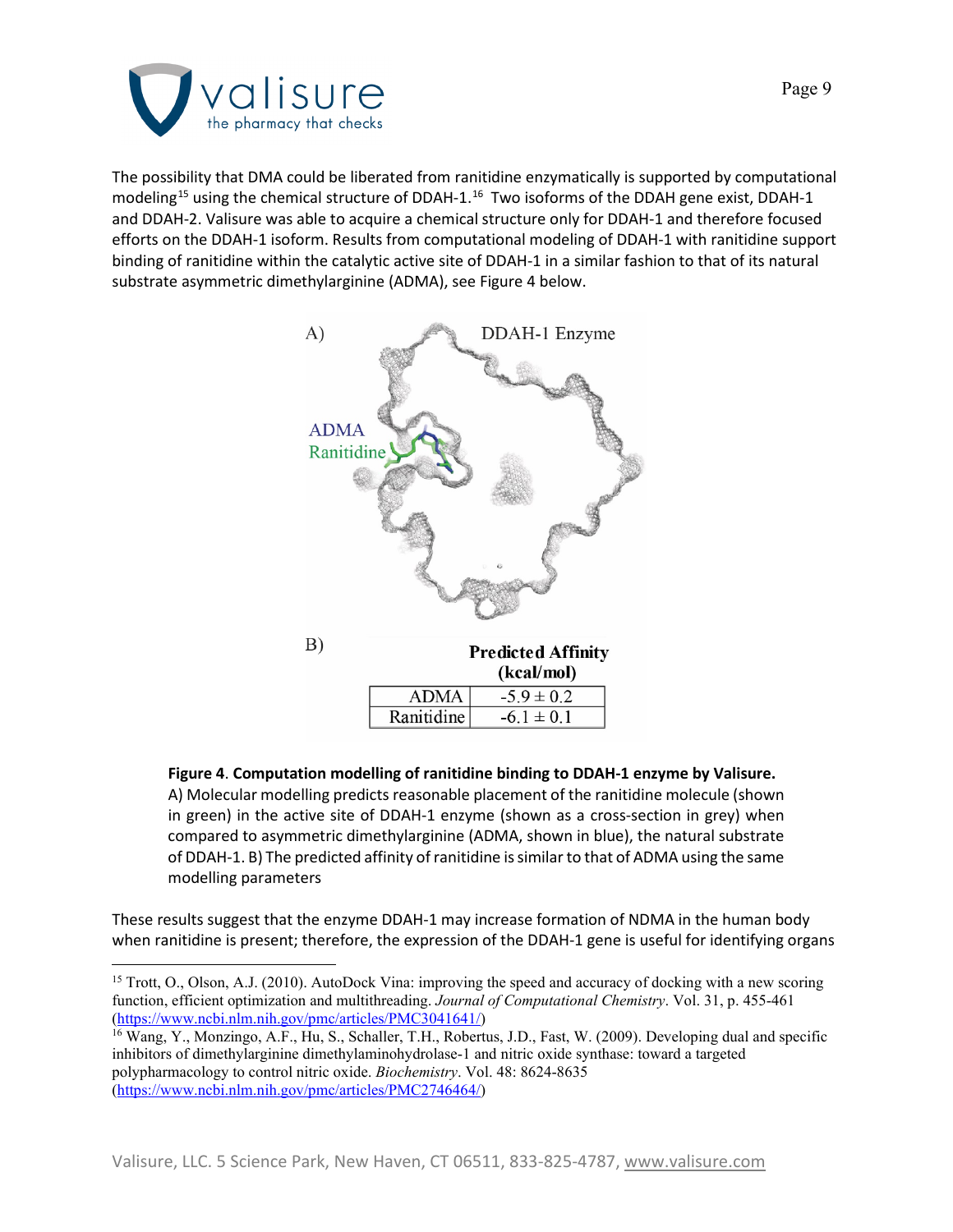

most susceptible to this action. The chart below from the National Center for Biotechnology Information<sup>[17](#page-9-0)</sup> illustrates the expression of the DDAH-1 gene in various tissues in the human body:



#### **Figure 5. Expression levels of DDAH-1 enzyme.**

Expression levels across many human tissue types suggests that the DDAH-1 enzyme is functionally expressed throughout the human body. RPKM are reads per kilobase of transcript, per million mapped reads of the DDAH-1 gene (NCBI, 2019)

DDAH-1 is most strongly expressed in the kidneys but also broadly distributed throughout the body. This offers both a general mechanism for NDMA formation in the human body from ranitidine and specifically raises concern for the kidneys.

#### *In Vivo* Studies Strongly Suggest Ranitidine's Formation of NDMA and Carcinogenicity

In addition to the aforementioned *in vitro* studies that suggest a strong connection between ranitidine and NDMA formation, *in vivo* clinical studies in living animals add further weight to concern over this action and overall potential carcinogenicity. A study published in the journal *Carcinogenesis* in 1983 titled "Genotoxic effects in rodents given high oral doses of ranitidine and sodium nitrite" specifically suspected the carcinogenic nature of ranitidine in combination with nitrite<sup>18</sup> (only two years after the drug entered the market in 1981). Despite rat gastric physiology being different than human, the authors of this study concluded:

<span id="page-9-0"></span><sup>17</sup> DDAH1 dimethylarginine dimethylaminohydrolase. (updated 07/08/2019). *National Center for Biotechnology Information* [\(https://www.ncbi.nlm.nih.gov/gene/23576\)](https://www.ncbi.nlm.nih.gov/gene/23576).

<span id="page-9-1"></span><sup>&</sup>lt;sup>18</sup> Brambilla, G. et al. (1983). Genotoxic effects in rodents given high oral doses of ranitidine and sodium nitrite. *Carcinogenesis*. Vol. 4, 10, p. 1281-1285 [\(https://academic.oup.com/carcin/article-abstract/4/10/1281/2391364\)](https://academic.oup.com/carcin/article-abstract/4/10/1281/2391364).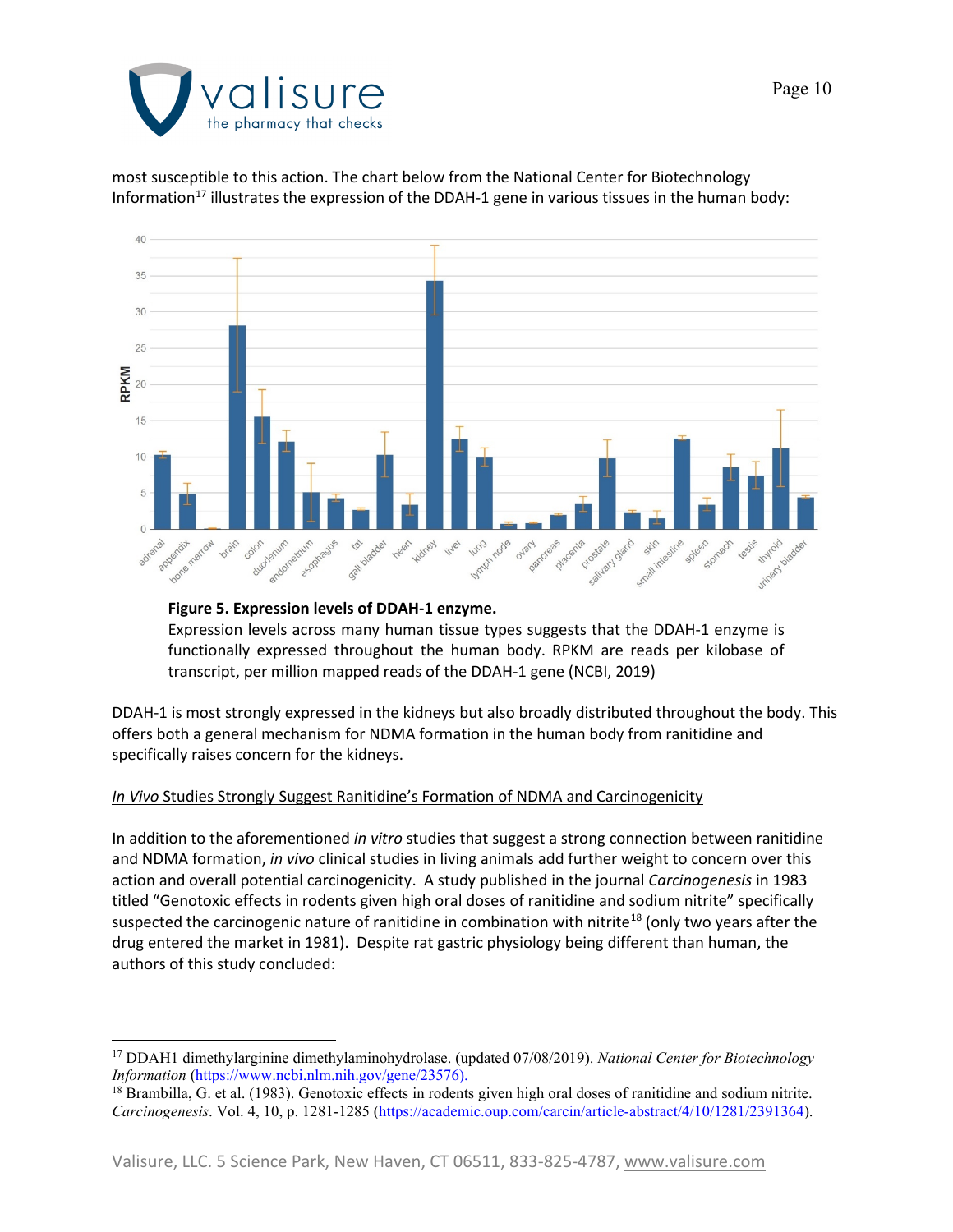

"Our experimental findings have shown that simultaneous oral administration in rats of high doses of ranitidine and NaNO2 [nitrite] can produce DNA fragmentation either in liver or in gastric mucosa."

Arguably most important of all *in vivo* studies are those conducted in humans. One such study was completed and published in 2016 by Professor William Mitch and his team at Stanford University. [19](#page-10-0) The study showed that healthy individuals, both male and female, that took Zantac 150 mg tablets produced roughly 400 times elevated amounts of NDMA in their urine (over 40,000 nanograms) in the proceeding 24 hours after ingestion. These results alone are extremely alarming, given NDMA has been implicated as an etiological agent for bladder cancer,<sup>[20](#page-10-1)</sup> however, the implications could be significantly worse given that NDMA is known to be heavily absorbed by the body instead of being excreted into urine.<sup>21</sup> Relevant excerpts from this study are shown below:

Summary findings of study:

"Following ranitidine intake, the urinary NDMA excreted over 24 h increased 400-folds from 110 to 47,600 ng, while total N-nitrosamines increased 5-folds. NDMA excretion rates after ranitidine intake equaled or exceeded those observed previously in patients with schistosomiasis, a disease wherein N-nitrosamines are implicated as the etiological agents for bladder cancer."

Regarding urinary NDMA likely being a small fraction of total NDMA exposure in the body:

"While urinary N-nitrosamine concentrations may more directly reflect systemic exposure, it is important to note that such estimates are conservative. Actual systemic NDMA exposure is likely much higher than that eliminated in urine, as previous studies have indicated a high metabolic conversion rate of NDMA (i.e. >99.9%) and therefore its low renal clearance (i.e. only ~0.05% excreted in urine)"

## Epidemiological Link of Ranitidine to Cancer in Humans and Physician Concern

Likely due to the perceived high safety profile of ranitidine, very few epidemiological studies have been conducted on this drug. In fact, Petitioner was unable to find any epidemiological studies on only ranitidine in the U.S., though at least one exists on its class of H2 blockers that began in 1986 during a time when only two H2 blocker drugs were available, ranitidine and cimetidine. This 2004 study published by the National Cancer Institute<sup>[22](#page-10-3)</sup> investigated 414 cases of peptic ulcer disease reported in 1986 and then followed for 14 years. One of the variables investigated by the authors was if the

<span id="page-10-0"></span> $19$  Zeng, T. and Mitch, W.A. (2016). Oral intake of ranitidine increases urinary excretion of N-

<span id="page-10-1"></span>nitrosodimethylamine. Carcinogenesis. Vol. 37, p. 625-634 [\(https://www.ncbi.nlm.nih.gov/pubmed/26992900\)](https://www.ncbi.nlm.nih.gov/pubmed/26992900). <sup>20</sup> See *id.*

<span id="page-10-2"></span><sup>&</sup>lt;sup>21</sup> Spiegelhalder, B., Eisenbrand, G., Preussmann, R. (1982). Urinary excretion of N-nitrosamines in rats and humans. *IARC Sci Publ*. Vol. 41 p. 443-449 [\(https://www.ncbi.nlm.nih.gov/pubmed/7141551\)](https://www.ncbi.nlm.nih.gov/pubmed/7141551).

<span id="page-10-3"></span><sup>22</sup> Michaud, D.S., Mysliwiec, P.A., Aldoori, W., Willett, W.C., Giovannucci, E. (2004). Peptic ulcer disease and the risk of bladder cancer in a prospective study of male health professionals. *Cancer Epidemiol Biomarkers Prev*. Vol. 13, 2, p. 250-254 [\(https://www.ncbi.nlm.nih.gov/pubmed/14973090\)](https://www.ncbi.nlm.nih.gov/pubmed/14973090).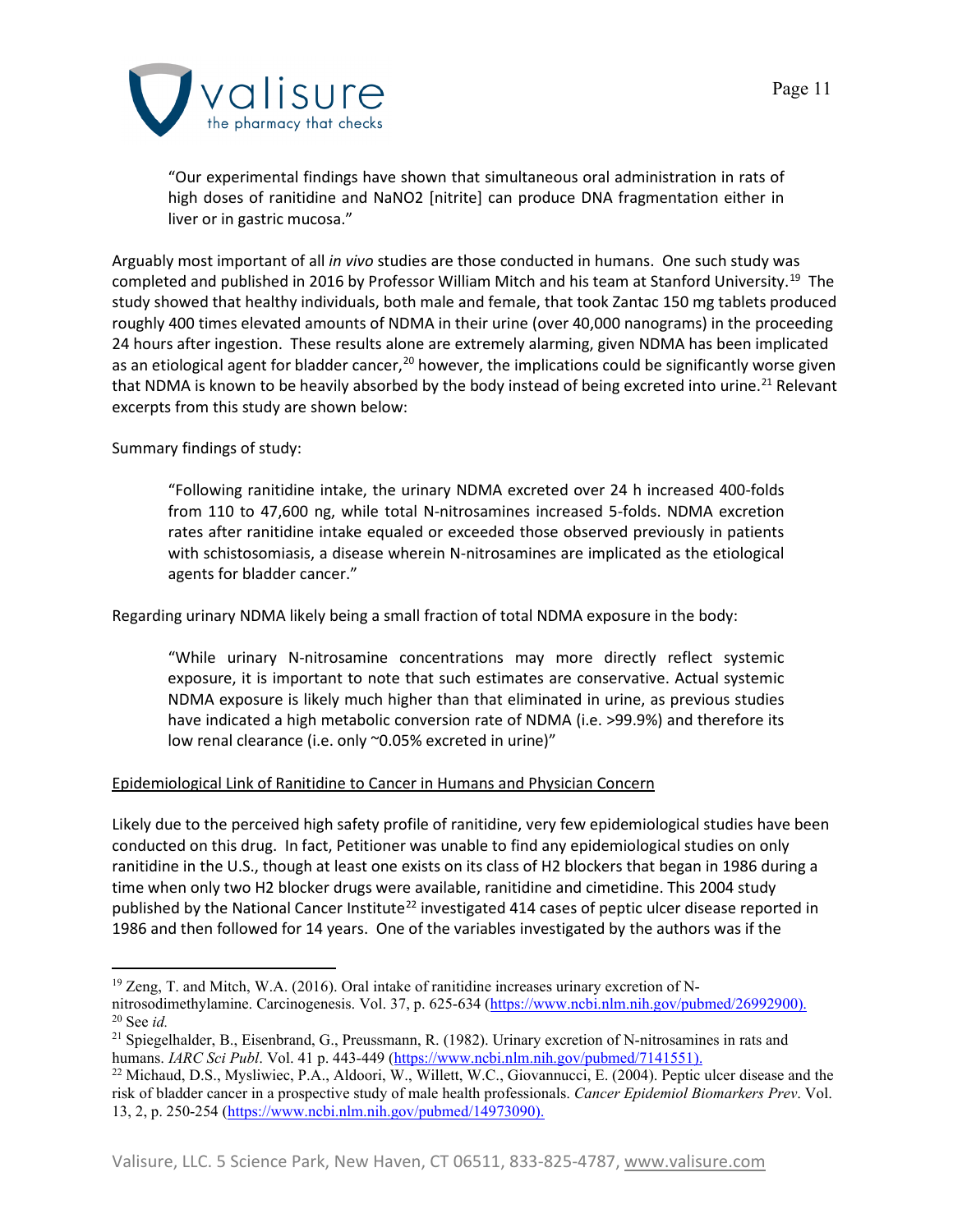

patients had been taking a prescription antacid, either Tagamet (cimetidine) or Zantac (ranitidine). The study did not differentiate between which drug was taken, just that the patient was on a prescription antacid. Despite the data being confounded with the two drugs, the study concluded:

"Recent use of ulcer treatment medication (Tagamet and Zantac) was also related to the risk of bladder cancer, and this association was independent of the elevated risk observed with gastric ulcers."

The authors also note that:

"N-Nitrosamines are known carcinogens, and nitrate ingestion has been related to bladder cancer risk."

NDMA is among the most common of the "N-Nitrosamines."

In considering this study published by the National Cancer Institute, it should be noted that a 1982 clinical study in rats compared ranitidine and cimetidine exposure in combination with nitrite. [23](#page-11-0) When investigating DNA fragmentation in the rats' livers, no effect was observed for cimetidine administered with nitrite but ranitidine administered with nitrite resulted in a "significant DNA fragmentation."

Investigators at Memorial Sloan Kettering Cancer Center are actively studying ranitidine to evaluate the extent of the public health implications of these findings. Regarding ranitidine, one of the investigators commented to Valisure:

"A potential link between NDMA and ranitidine is concerning, particularly considering the widespread use of this medication. Given the known carcinogenic potential of NDMA, this finding may have significant public health implications,"[24](#page-11-1)

To further underscore the concern from medical professionals, a statement from Dr. Jon Ernstoff, a gastroenterologist practicing for 41 years, is appended to this petition as Attachment C. An excerpt from this attachment is below:

"Had I known of the NDMA risk associated with Zantac, I would have strongly considered prescribing alternative medications for the indicated conditions, such as another histamine blocker or a PPI. For the indicated conditions, there were always alternative treatments available with acceptable safety, cost, and efficacy profiles."

<span id="page-11-0"></span><sup>&</sup>lt;sup>23</sup> Brambilla G., Cavanna M., De Flora S. (1982). Genotoxic Effects of Drugs: Experimental Findings Concerning Some Chemical Families of Therapeutic Relevance. In: Nicolini C. (eds) Chemical Carcinogenesis. NATO Advanced Study Institutes Series (Series A: Life Sciences), Vol 52. Springer, Boston, MA (https://link.springer.com/chapter/10.1007/978-1-4684-4334-9 11).

<span id="page-11-1"></span><sup>&</sup>lt;sup>24</sup> Email from Dr. Lior Z. Braunstein, a physician and cancer research scientist at Memorial Sloan Kettering Cancer Center, New York City.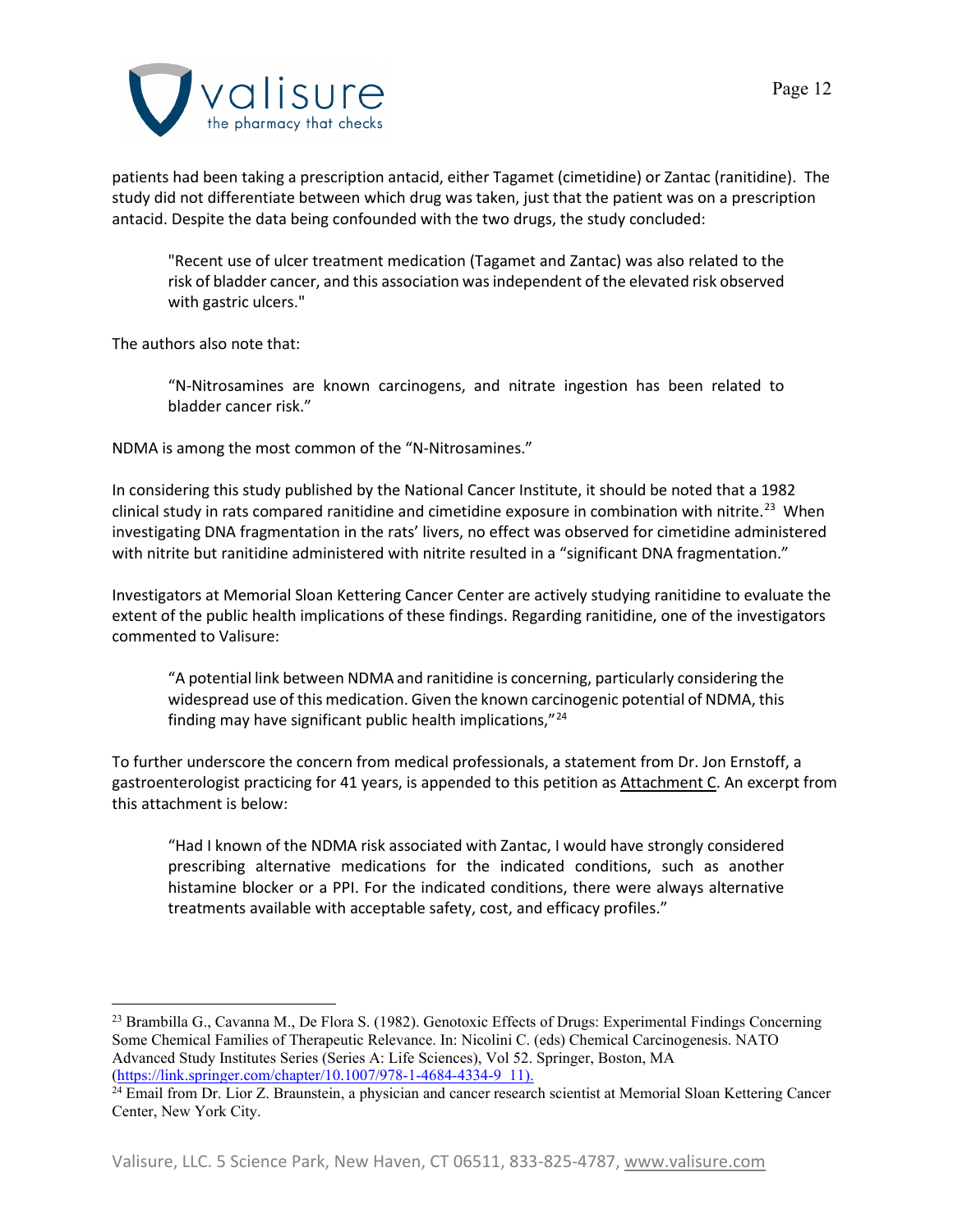

### Weaknesses of Existing Safety Data on Ranitidine

Petitioner recognizes that while extensive safety data is produced for any new drug approval, cancer risks can be difficult to determine in studies that are inherently short and conducted primarily in animals. Valisure has identified key studies that investigated ranitidine safety but contained important weaknesses in the studies' investigations. It is important to emphasize that these studies do not negate the data presented in this petition and instead illustrate how evidence of the potentially carcinogenic nature of ranitidine could have gone largely unreported to the FDA for 38 years.

In a 1981 study published by Glaxo Group Research Ltd., the originator of the ranitidine molecule, the metabolites of ranitidine in urine were studied using industry standard detection technology of highperformance liquid chromatography.<sup>25</sup> Many metabolites were listed, though there is no indication that NDMA was looked for, and it was not till the 2016 Stanford University study that NDMA was specifically identified in large quantity in human urine from individuals ingesting ranitidine.

By 1987, after numerous studies raised concerns over ranitidine and cancerous nitroso compounds,  $^{26}$  $^{26}$  $^{26}$   $^{27}$  $^{27}$  $^{27}$ <sup>[28](#page-12-3) [29](#page-12-4)</sup> Glaxo Group Research Ltd. published a clinical study specifically investigating gastric contents in human patients and N-nitroso compounds.<sup>30</sup> The study concluded:

"During treatment with ranitidine median 24 hour intragastric pH, nitrate concentration, and counts of total and nitrate reducing bacteria increased significantly regardless of dietary nitrate content; there was no significant increase in the median day time concentration of N-nitroso compounds."

However, Petitioner notes that this study, which likely built confidence in the medical community that ranitidine was not associated with N-nitrosamines like NDMA, had a few significant weaknesses that prevented the detection of NDMA formation from ranitidine. Importantly, this study used an analytical system called a "nitrogen oxide assay" for the determination of N-nitrosamines, which was developed

<span id="page-12-0"></span><sup>&</sup>lt;sup>25</sup> Carey, P.F., Martin, L.E., Owen, P.E. (1981). Determination of ranitidine and its metabolites in human urine by reversed-phase ion-pair high-performance liquid chromatography. *Journal of Chromatography B: Biomedical Sciences and Applications*. Vol. 225, 1, p. 161-168

[<sup>\(</sup>https://www.sciencedirect.com/science/article/pii/S0378434700802558\)](https://www.sciencedirect.com/science/article/pii/S0378434700802558).

<span id="page-12-1"></span><sup>26</sup> Brambilla, G. et al. (1983). Genotoxic effects in rodents given high oral doses of ranitidine and sodium nitrite. *Carcinogenesis*. Vol. 4, 10, p. 1281-1285 [\(https://academic.oup.com/carcin/article-abstract/4/10/1281/2391364\)](https://academic.oup.com/carcin/article-abstract/4/10/1281/2391364).

<span id="page-12-2"></span><sup>27</sup> Martelli, A., Fugassa, E., Voci, A., Brambilla, G. (1983). Unscheduled DNA synthesis induced by nitrosated ranitidine in primary cultures of rat hepatocytes. *Mutation Research Letters*. Vol. 122, 3-4, p. 373-376 [\(https://www.sciencedirect.com/science/article/pii/0165799283900222\)](https://www.sciencedirect.com/science/article/pii/0165799283900222).

<span id="page-12-3"></span><sup>28</sup> Maura, A. et al. (1983) DNA damage induced by nitrosated ranitidine in cultured mammalian cells. *Toxicology Letters*. Vol. 18, 1-2, p. 97-102 [\(https://www.sciencedirect.com/science/article/pii/0378427483900772\)](https://www.sciencedirect.com/science/article/pii/0378427483900772).

<span id="page-12-4"></span><sup>&</sup>lt;sup>29</sup> Brambilla G., Cavanna M., De Flora S. (1982). Genotoxic Effects of Drugs: Experimental Findings Concerning Some Chemical Families of Therapeutic Relevance. In: Nicolini C. (eds) Chemical Carcinogenesis. NATO Advanced Study Institutes Series (Series A: Life Sciences), Vol 52. Springer, Boston, MA [\(https://link.springer.com/chapter/10.1007/978-1-4684-4334-9\\_11\)](https://link.springer.com/chapter/10.1007/978-1-4684-4334-9_11).

<span id="page-12-5"></span><sup>&</sup>lt;sup>30</sup> Thomas, J.M., et al. (1987). Effects of one year's treatment with ranitidine and of truncal vagotomy on gastric contents. *Gut*. Vol. 28, 6, p. 726-738 [\(https://www.ncbi.nlm.nih.gov/pubmed/3623220\)](https://www.ncbi.nlm.nih.gov/pubmed/3623220).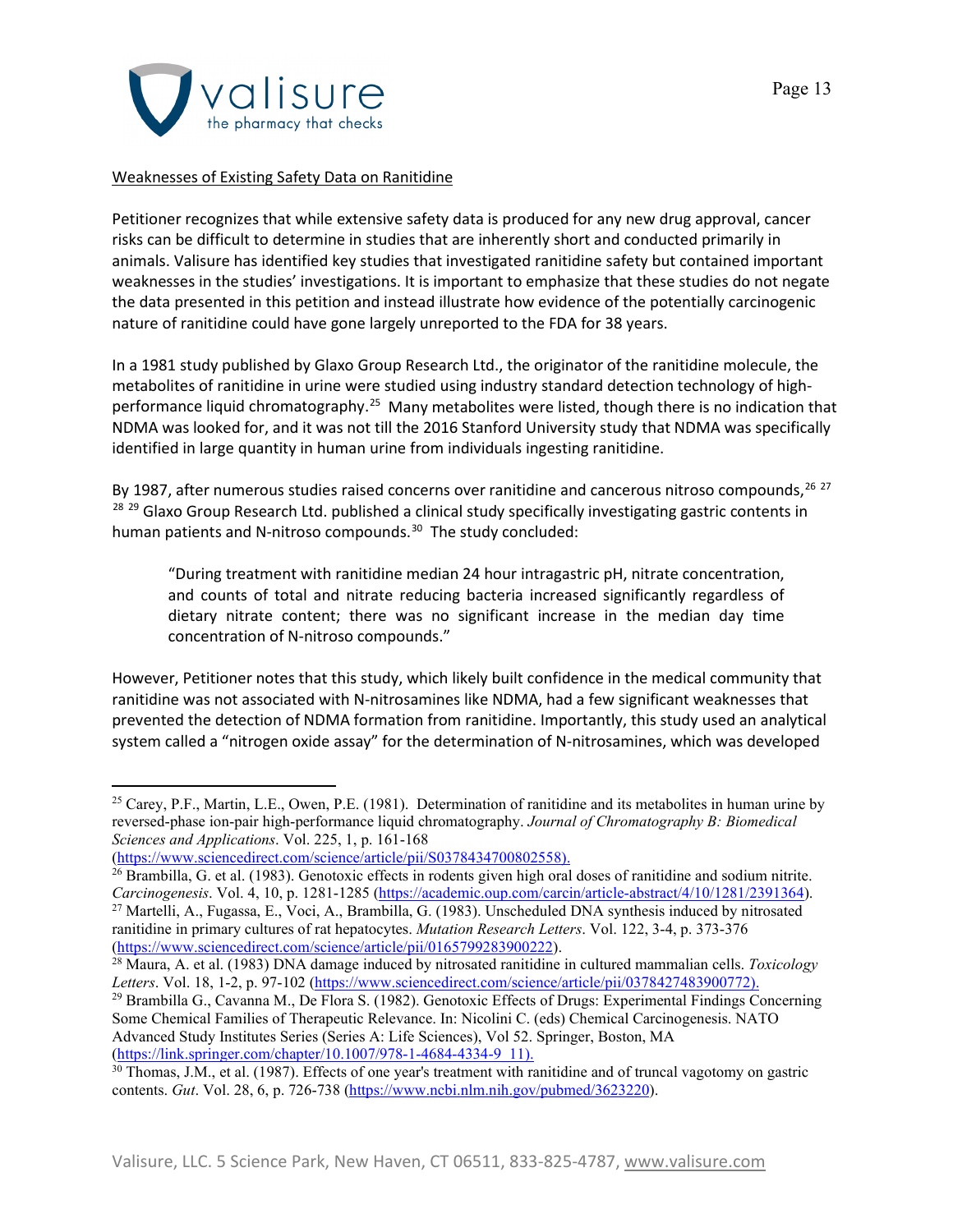

for analysis of food<sup>[31](#page-13-0)</sup> and is a detection method that indirectly and non-specifically measures Nnitrosamines.

In addition to being a less accurate and less specific detection method than industry standard chromatography, this method necessitated discarding all gastric samples that contained ranitidine. Thus, without ranitidine being present in any samples taken, the degradation products of ranitidine, like NDMA, could not reasonably be detected. Relevant excerpts are below:

"When sufficient gastric juice was present, samples for estimation of N-nitroso compound were collected hourly between 1200 and 2100 h in studies RI, R3, R4, and R5 and after vagotomy. In all samples studied ranitidine was undetectable by radioimmunoassay with a lower limit of detection at 20 ng of ranitidine/ml.

N-nitroso compounds were assayed by measurement of nitrogen oxide evolved under special conditions. The assays were restricted to ranitidine free samples because the presence of ranitidine in gastric juice may result in falsely high concentrations of N-nitroso compounds being recorded."

…

"Because of the overriding need to be certain that ranitidine present in gastric juice would not be assayed as if it were a N-nitroso compound, aspirates of juice were only used for N-nitroso compound analysis at times when ranitidine was absent. Results for N-nitroso compounds are consequently based on assay of approximately one third of the samples that were analysed for pH, bacterial counts and nitrite concentration; conclusions must be correspondingly less certain, especially as no night-time samples were studied. Nnitroso compounds were not measured at all during study R2 but no increase in day time median values was found during (R3 and R4) or after (R5) maintenance treatment, an observation in agreement with other 24 hour studies."

The "other 24 hour studies" referenced contained only one full study and this study had patients that were treated with cimetidine only, a different H2 blocker. It should also be noted that the referenced cimetidine study took samples through the entire 24 hour period<sup>[32](#page-13-1)</sup> and used analytical methods specifically designed for gastric juice<sup>[33](#page-13-2)</sup> as opposed to food.

The 1987 safety study does not negate the current findings in this petition since this new data simply fills in areas that were not fully investigated.

<span id="page-13-1"></span><span id="page-13-0"></span><sup>31</sup> Walters, C.L., Downes, M.J., Edwards, M.W., Smith, P.L. (1978). Determination of a non-volatile N-nitrosamine on a food matrix. *Analyst*. Vol. 103, 1232, p. 1127-1133 [\(https://www.ncbi.nlm.nih.gov/pubmed/736263\)](https://www.ncbi.nlm.nih.gov/pubmed/736263). <sup>32</sup> Milton-Thompson, G.J. et al. (1982). Intragastric acidity, bacteria, nitrite, and N-nitroso compounds before, during, and after cimetidine treatment. *The Lancet*. Vol. 319, 8281, p. 1091-1095 [\(https://www.sciencedirect.com/science/article/pii/S0140673682922772\)](https://www.sciencedirect.com/science/article/pii/S0140673682922772).

<span id="page-13-2"></span><sup>33</sup> Bavin, P.M., Darkin, D.W., Viney, N.J. (1982). Total nitroso compounds in gastric juice. *IARC Scientific Publications*. Vol. 41, p. 337-344 [\(http://europepmc.org/abstract/med/7141541\)](http://europepmc.org/abstract/med/7141541).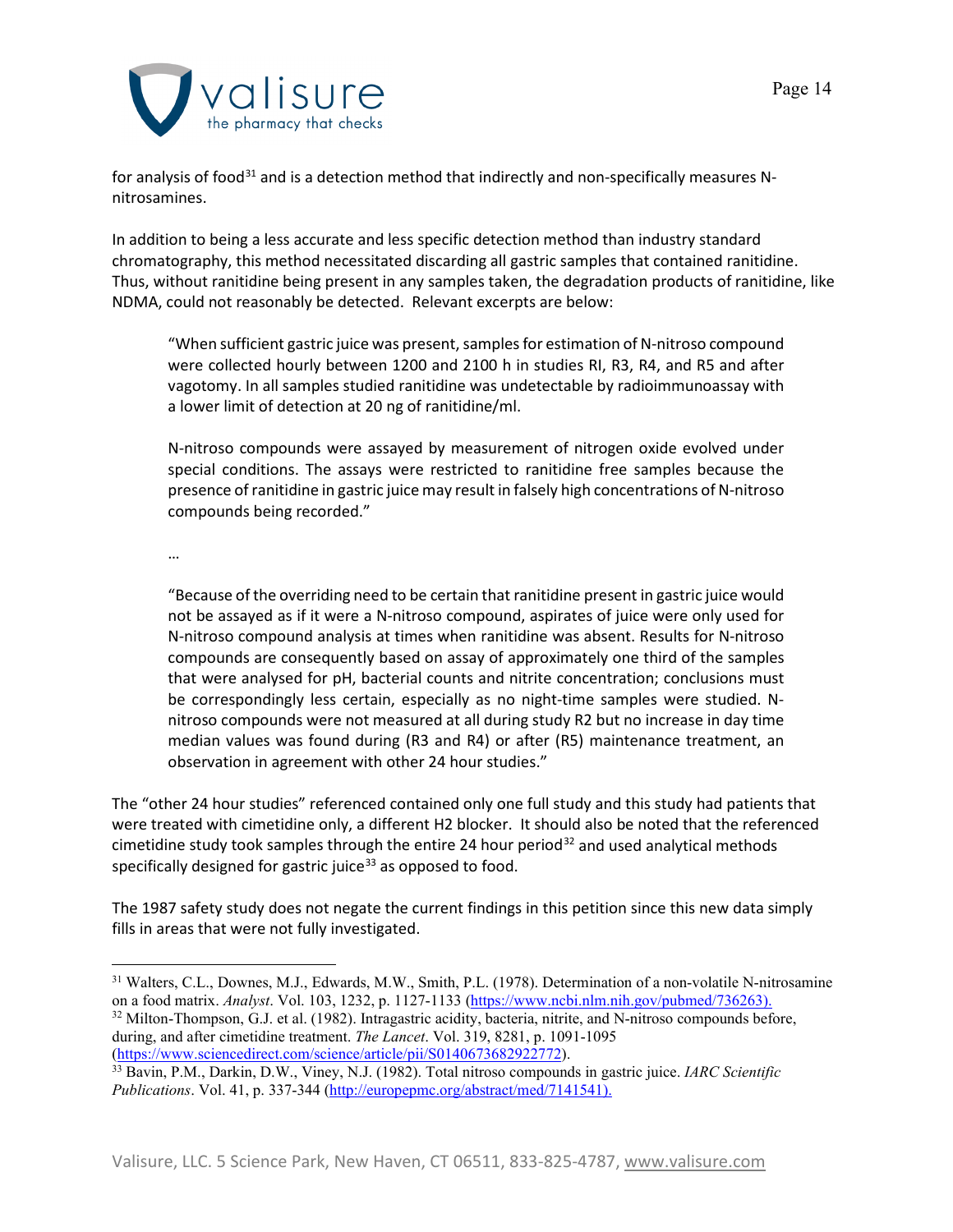

# Instability of Ranitidine is Unique Within Its Drug Class; Availability of Alternatives

Petitioner recognizes that ranitidine is a very commonly used over-the-counter and prescription drug for both adults and infants and is in the top 50 most prescribed drugs in the United States with over 15 million prescriptions in 2016.<sup>[34](#page-14-0)</sup> However, the antacid drug class that ranitidine belongs to, H2 Blockers, and the related antacid class of proton-pump inhibitors ("PPIs"), were analyzed by Valisure and many alternatives were identified which should minimize any disturbances to patients currently being treated by ranitidine if the drug were recalled. Of the ten drugs tested, eight formed no detectable amounts of NDMA and only ranitidine formed millions of nanograms of NDMA. The drug nizatidine formed tens of thousands of nanograms of NDMA and should also be investigated. Petitioner notes that nizatidine, like ranitidine, also contains both a nitrite and DMA group on terminal ends of the molecule and may be sensitive to the same degradation mechanism shown in Figure 1. However, eight drugs remain in these drug categories that do not possess this ability to easily form NDMA.

## **Table 3. Analysis of NDMA levels across common antacid medications.**

Valisure's laboratory detected NDMA in ranitidine and nizatidine tablets. Ranitidine, however, formed about 70 times more NDMA per mg compared to nizatidine.

| <b>Scientific Name</b><br>(Tablets tested) | <b>Brand</b><br>(Lot#)     | <b>Structure</b>                                                                                                                                   | <b>NDMA</b> per<br>tablet (ng) | <b>Attachment B</b><br>Data Reference # |
|--------------------------------------------|----------------------------|----------------------------------------------------------------------------------------------------------------------------------------------------|--------------------------------|-----------------------------------------|
| Ranitidine<br>$(1x 150 mg$ tablet)         | Zantac<br>(7702406A)       |                                                                                                                                                    | 2,978,551                      | 18                                      |
| Nizatidine<br>$(1x 150 mg$ capsule)        | Axid<br>(1290625A)         | $M_{\text{max}}^{\text{sp}}$                                                                                                                       | 41,693                         | 19                                      |
| Cimetidine<br>$(1X 200 mg$ tablet)         | Tagamet<br>(9AE2576)       | $\begin{array}{ccc}\nH_N & & N & C^{\text{max}} \\ N & & N & C^{\text{max}} \\ \hline\n\end{array}$                                                | Not Detected                   | 20                                      |
| Famotidine<br>(2x 40 mg tablets)           | Pepcid<br>(1805012732)     | $R_{2N}$ $\rightarrow$ $R_{3N}$ $\rightarrow$ $R_{3N}$ $\rightarrow$ $R_{3N}$ $\rightarrow$ $R_{3N}$ $\rightarrow$ $R_{3N}$ $\rightarrow$ $R_{3N}$ | Not Detected                   | 21                                      |
| Omeprazole<br>(2x 40 mg capsule)           | Prilosec<br>(19182878)     |                                                                                                                                                    | Not Detected                   | 22                                      |
| Esomeprazole<br>(2x 40 mg capsule)         | <b>Nexium</b><br>(C806922) |                                                                                                                                                    | Not Detected                   | 23                                      |

<span id="page-14-0"></span><sup>34</sup> ClinCalc DrugStats Database. (2006-2016). The Top 200 of 2019. *Agency for Healthcare Research and Quality (AHRQ)*, Rockville, MD. Version 19.1 [\(https://clincalc.com/DrugStats/Top200Drugs.aspx\)](https://clincalc.com/DrugStats/Top200Drugs.aspx).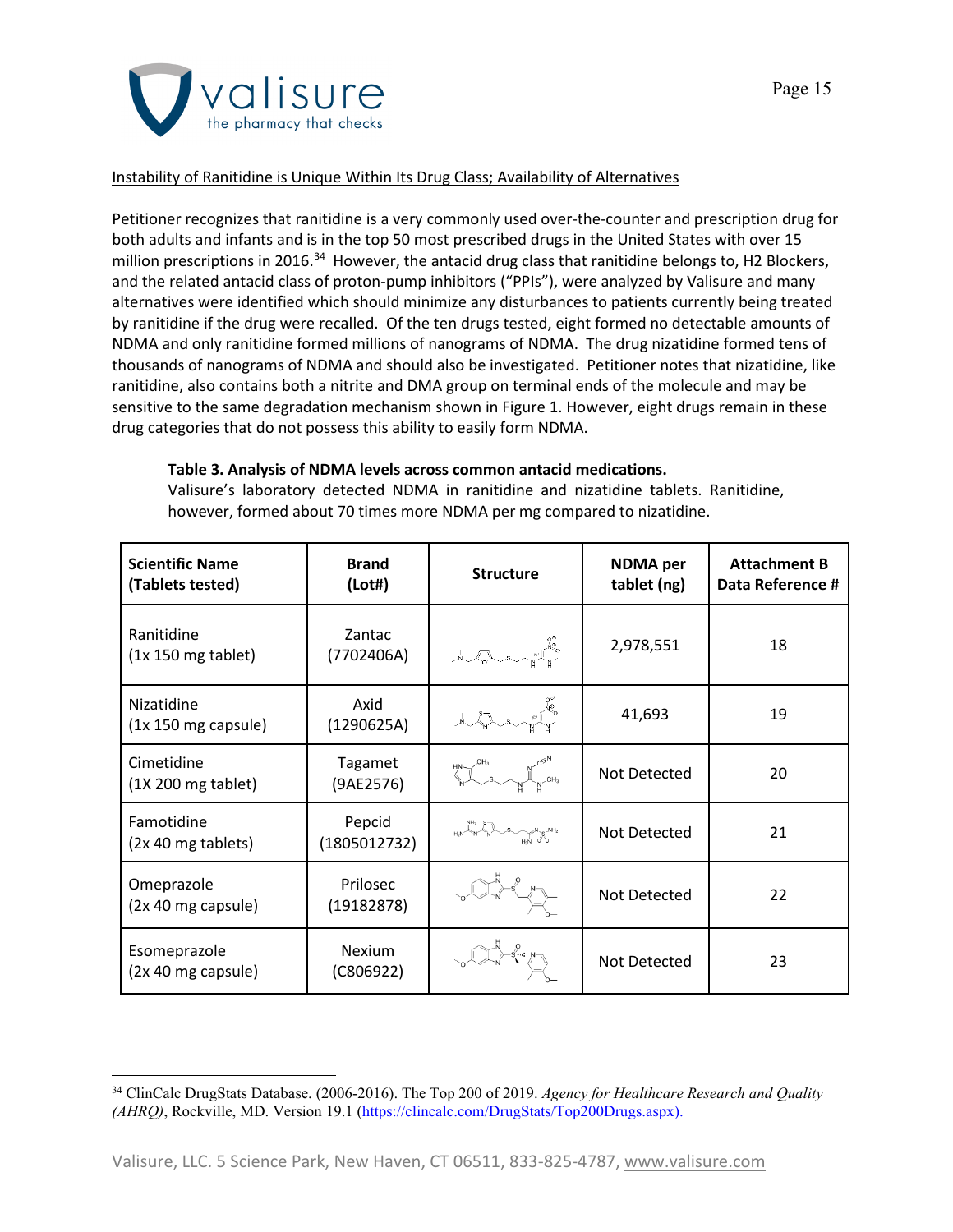

| Lansoprazole<br>(3x 30 mg capsule)    | Prevacid<br>(C807365)  | Not Detected | 24 |
|---------------------------------------|------------------------|--------------|----|
| Pantoprazole<br>(2x 40 mg tablets)    | Protonix<br>(PAN18101) | Not Detected | 25 |
| Rabeprazole<br>(4x 20 mg capsules)    | AcipHex<br>(BY33E009)  | Not Detected | 26 |
| Dexlansoprazole<br>(2x 60 mg capsule) | Dexilant<br>(A27540)   | Not Detected | 27 |

## Recall Request and Other Actions

This Petition seeks to have the Commissioner and FDA request recalls and suspend sales for all products containing the API ranitidine, consistent with FDA's mandate to ensure the safety of prescription and over the counter the drugs in the United States.

Such recalls are extremely important for public safety. The elimination of ranitidine from the market is not expected to create a significant impact to the U.S. healthcare system or patients currently taking the drug due to the fact that many alternatives exist in the same drug class and similar drug classes. As Table 3 shows, nearly all other treatments for gastroesophageal reflux disease ("GERD") and similar diseases in the drug categories of PPIs and H2 Blockers did not generate NDMA in Valisure's tests. The only notable exception is nizatidine, which, like ranitidine, also has a nitrite and a DMA group on the terminal ends of the molecule. Valisure also recommends the investigation of this product, though the detected NDMA levels are roughly 70X lower.

Petitioner notes that there is precedent for recalling widely used medications due to concern over cancinogenic properties. In 1979 the FDA and industry jointly announced a recall due to the suspected carcinogenic properties of methapyrilene, an "antihistamine that for years has been the active ingredient of such nonprescription [i.e. over-the-counter] sleeping pills as Sominex, Excedrin P.M. and Compoz."[35](#page-15-0) According to the announcement, the recall followed a conclusion by the National Cancer Institute ("NCI") two months earlier, that methapyrilene causes liver cancer in rats and mice and should be presumed to do so in humans; after evaluating the NCI's data, the FDA reached the same conclusion.[36](#page-15-1) Similar to ranitidine, methapyrilene's link to cancer was widely believed to be associated

<span id="page-15-0"></span><sup>35</sup> U.S., Industry Recall Sleep Aids Containing Cancer‐Causing Agent (June 9, 1979). *The New York Times*, New York, NY. [\(https://www.nytimes.com/1979/06/09/archives/us-industry-recall-sleep-aids-containing-cancercausing](https://www.nytimes.com/1979/06/09/archives/us-industry-recall-sleep-aids-containing-cancercausing-agent.html)[agent.html\)](https://www.nytimes.com/1979/06/09/archives/us-industry-recall-sleep-aids-containing-cancercausing-agent.html)

<span id="page-15-1"></span><sup>36</sup> *Id.*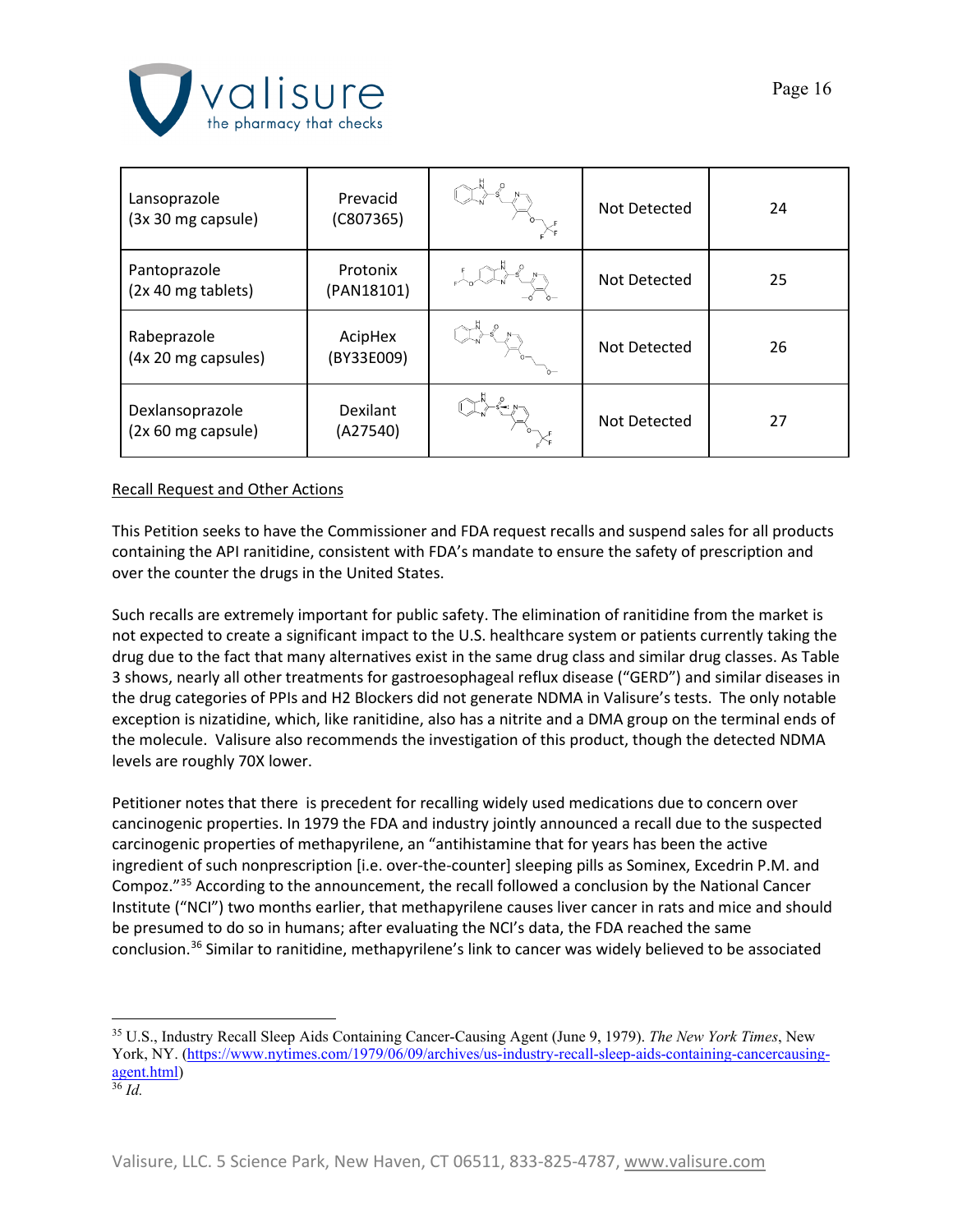

with the same probable human carcinogen, NDMA, formed by an unstable DMA group on the molecule. [37](#page-16-0) [38](#page-16-1)

In addition, for the reasons stated above, FDA should conduct examinations and investigation under Section 702 (a) of the FDCA (21 U.S.C. § 372(a)) regarding these products, their manufacturing processes, and the manufacturer submissions made for FDA approval under 704 (a)of the FDCA (21 U.S.C. § 374(a)) and effect labeling revisions as needed. Further, FDA should provide information to the public regarding these medications under Section 705(b) of the FDCA (21 U.S.C. § 375(b)).

## Safe Disposal of Ranitidine for Avoidance of Increased NDMA in American Water Supply

Petitioner notes that, as illustrated in this Petition, nearly two decades of research has shown a strong propensity for ranitidine to degrade into NDMA in the conditions present in wastewater treatment facilities throughout the United States. In several areas of the United States, treated municipal wastewater is used as a drinking water supply (i.e., potable reuse).<sup>[39](#page-16-2)</sup> The treatment techniques employed to further purify the wastewater for this purpose frequently incorporate treatment with inorganic chloramines. The reaction of ranitidine with inorganic chloramines produces NDMA with high efficiency. [40](#page-16-3) Increasing the amount of ranitidine in municipal wastewaters will likely increase the amount of NDMA in drinking waters where potable reuse is practiced.

In addition, disposal of ranitidine in landfills could increase the drug's levels in the leachate runoff. "Chemical methods" are commonly used for treatment of landfill leachate, $41$  and the instability of ranitidine could cause it to degrade into NDMA during this treatment. Therefore, public disposal of ranitidine either directly into municipal wastewater (e.g. dumping in a sink or toilet) or indirectly dumping into landfills (e.g. dumping in standard trash), should be explicitly avoided. Pharmacies and others in the industry should be instructed to quarantine ranitidine products and utilize disposal methods that do not risk ranitidine exposure to wastewater treatment plants, and the public should be urged to take similar actions.

In addition to the language regarding return or disposal in the recall notices, Valisure urges the FDA to issue additional guidance and instructions to the public regarding appropriate disposal of ranitidine, to avoid the potential for significant increases in exposure of the general population to the probable human carcinogen NDMA via municipal water supplies.

<span id="page-16-0"></span><sup>37</sup> Lijinsky, W. (1974). Reaction of drugs with nitrous acid as a source of carcinogenic nitrosamines. *Cancer Research*. Vol. 34, p. 255-258 [\(https://cancerres.aacrjournals.org/content/34/1/255\)](https://cancerres.aacrjournals.org/content/34/1/255)

<span id="page-16-1"></span><sup>38</sup> Mergens, WJ. *et. al.* (1979) In vitro nitrosation of methapyrilene. *Journal of Pharmaceutical Sciences.* Vol. 68, p. 827-832. [\(https://www.ncbi.nlm.nih.gov/pubmed/458597\)](https://www.ncbi.nlm.nih.gov/pubmed/458597)

<span id="page-16-2"></span><sup>&</sup>lt;sup>39</sup> National Research Council(2012). Water reuse: Expanding the nation's water supply through reuse of municipal wastewater. The National Academies Press, Washington, D.C. [\(https://www.nap.edu/catalog/13303/water-reuse](https://www.nap.edu/catalog/13303/water-reuse-potential-for-expanding-the-nations-water-supply-through)[potential-for-expanding-the-nations-water-supply-through\)](https://www.nap.edu/catalog/13303/water-reuse-potential-for-expanding-the-nations-water-supply-through)

<span id="page-16-3"></span><sup>40</sup> Roux, J. L., Gallard, H., Croué, J.-P.; Papot, S., Deborde, M. (2012). NDMA formation by chloramination of ranitidine: Kinetics and mechanism. Environ. Sci. Technol. 2012, 46 (20), 11095−11103<br>(https://www.ncbi.nlm.nih.gov/pubmed/22967139)

<span id="page-16-4"></span><sup>&</sup>lt;sup>41</sup> S. Renou et al. (2007). Landfill leachate treatment: Review and opportunity. *Journal of Hazardous Materials*. Vol. 150, Issue 3, Pages 468-493 [\(https://www.sciencedirect.com/science/article/pii/S0304389407013593\)](https://www.sciencedirect.com/science/article/pii/S0304389407013593).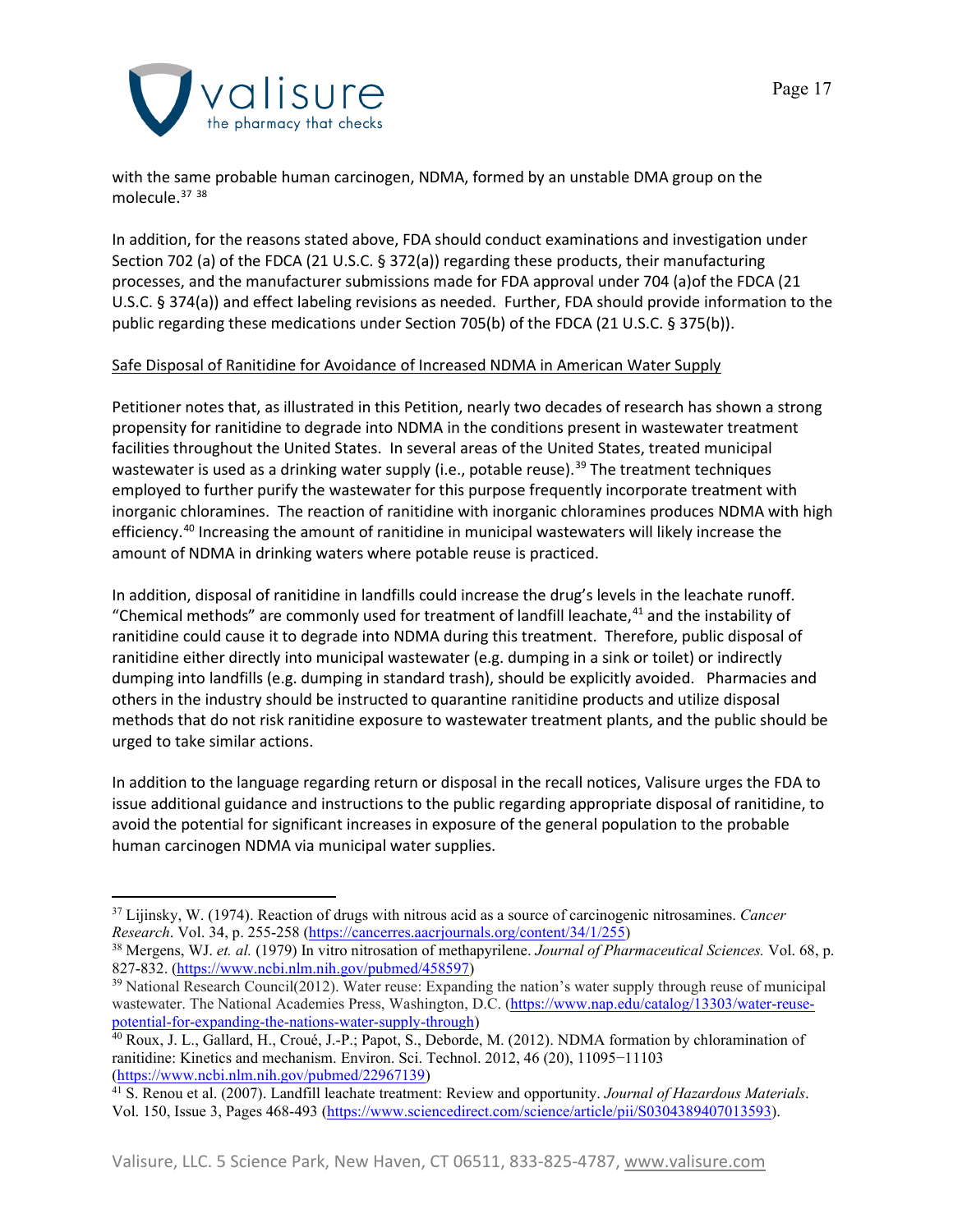

## Independent Testing and Verification of Drug Products in the United States

Petitioner is also requesting that the FDA promulgate regulations requiring robust independent chemical testing and verification of medications. In the interim, while these regulations are pending, FDA should issue formal guidance recommending such testing and verification.

This is necessary in order to serve public health and help protect Americans from adulterated and poorquality drug products, an issue of growing concern. Grounds for this request are also rooted in strong support from the medical community, as evidenced by a recent resolution from the American College of Cardiology ("ACC"), calling for the American Medical Association to advocate for legislation requiring independent testing and verification of the chemical content of batches of pharmaceuticals. The resolution is at Attachment D.

## **C. Environmental Impact**

Petitioner claims a categorical exclusion under 21 C.F.R. § 25.30, and believes that this Petition qualifies for a categorical exclusion from the requirement to submit an environmental assessment or environmental impact statement.

## **D. Economic Impact**

Pursuant to 21 C.F.R. § 10.30(b), economic impact information will be submitted by the Petitioner only upon request of the Commissioner following review of this Petition.

# **E. Certification**

The undersigned certifies that, to the best knowledge and belief of the undersigned, this petition includes all the information and views on which the petition relies, and that it includes representative data and information known to the petitioner which are unfavorable to the petition.